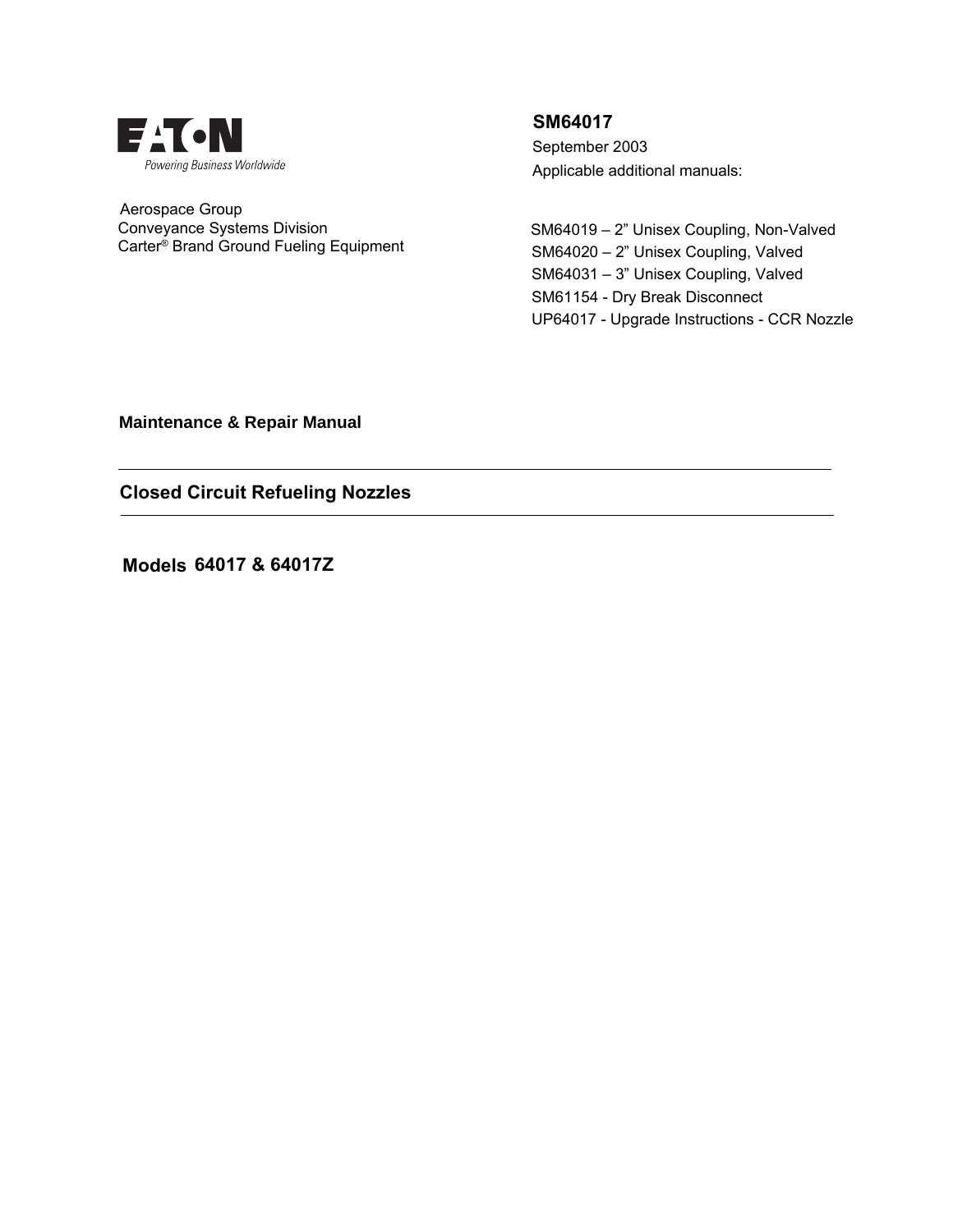# TABLE OF CONTENTS

|     | PAGF |
|-----|------|
|     |      |
| 1 N |      |
| 2 O |      |
| 3 O |      |
| 4 Q |      |
| 50  |      |
| 60  |      |
| 7 N |      |
| 8 O |      |
| 9 N |      |
|     |      |
|     |      |
|     |      |
|     |      |
|     |      |
|     |      |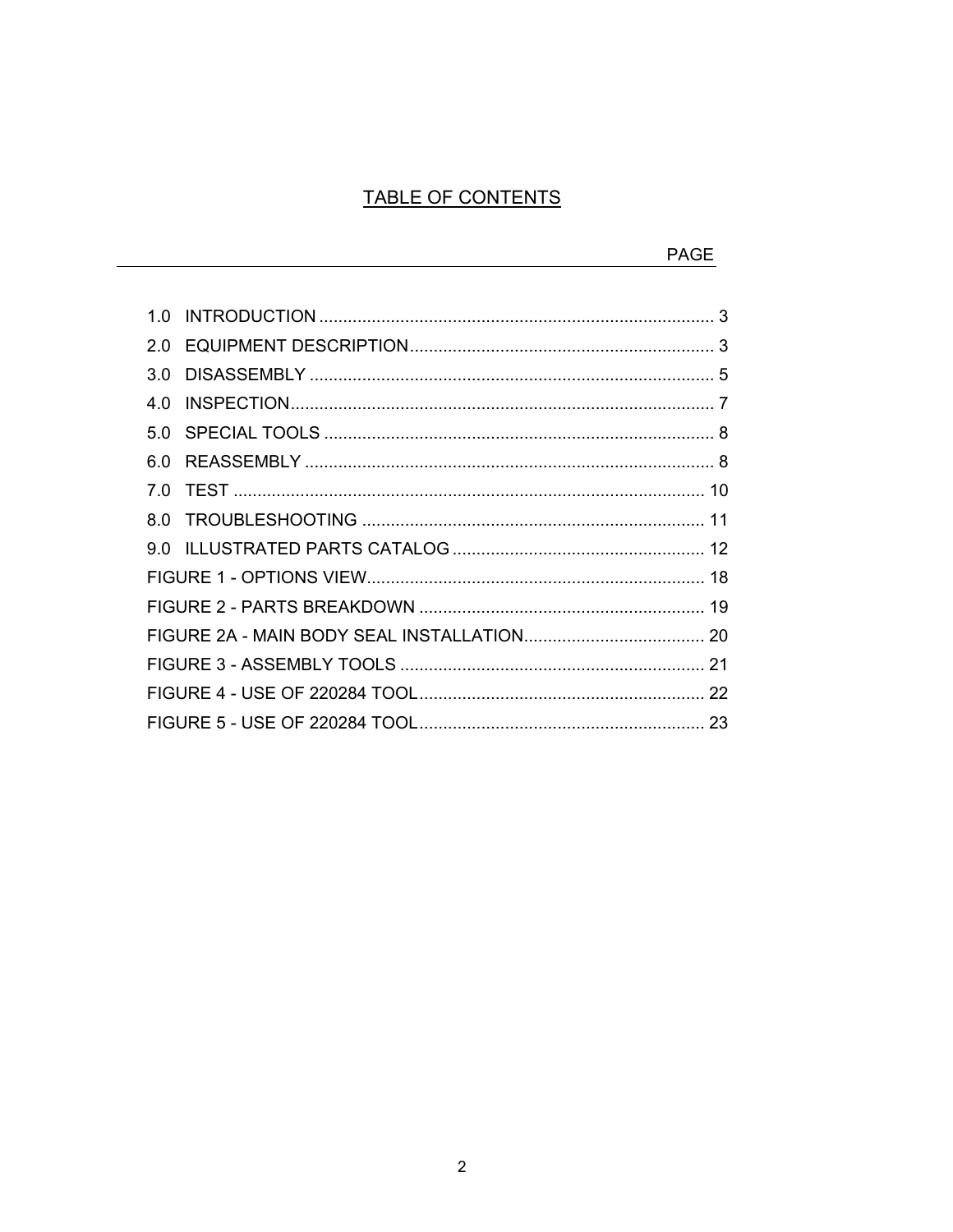# **MAINTENANCE, OVERHAUL & TEST INSTRUCTIONS CARTER PART NUMBER 64017**

#### **1.0 INTRODUCTION**

 This manual furnishes detailed instructions covering the operation, maintenance and overhaul of Eaton's Carter® brand Model 64017 Closed Circuit Refueling (CCR) Nozzle. It is designed in accordance with MIL-N-52747D(ME), Type I. The Arctic version, Model 64017Z, is designed in accordance with MIL-N-52747, Type II, Class A and MIL-N-53094. There are several options available when purchasing a unit as explained in paragraph 2.2 below.

 The original nozzle was designed to utilize a diaphragm assembly as the main control element. The operation of the unit in the field in the dry condition, although not specifically required in the specification, tends to cause premature failure of the diaphragm causing external leakage. In addition, the specification does not address external leakage at any inlet pressure less than 5 psig although it is quite common for the nozzle to be stored with less inlet pressure caused by "head" pressure only. In this condition, it has been found that leakage from the connecting end of the nozzle did result. A new pressure energized Teflon seal has been incorporated. The later nozzles, serial number 5804 and subsequent, all are equipped with both the piston assembly and Teflon seals.

 If the nozzle to be overhauled is serial number 5803 or lower manual UP64017 will be required to explain the upgrade procedure. UP64017 is provided in any of the upgrade kits listed in paragraph 9.0 or from Eaton's web site: www.eaton.com/aerospace or from any of Eaton's Carter brand equipment distributors. If the serial number is 5804 or the nozzle has previously been upgraded, only this manual is required.

# **2.0 EQUIPMENT DESCRIPTION**

# **2.1 DESCRIPTION**

 Model 64017, CCR Nozzle and a closed circuit refueling receiver mounted in a vehicle fuel tank comprise a closed circuit refueling system. It is designed for fueling under pressure with optimum speed, minimum loss of fuel and safety. The refueling system is grounded and bonded and allows the vehicle to be refueled while engines are in operation without danger.

The CCR Nozzle is capable of functioning as an on-off valve, in addition to its pressure regulator capabilities. The CCR Nozzle pressure regulator device performs in conjunction with a closed circuit receiver orifice to comprise a flow control unit. This

unit allows fuel to enter the vehicle at a specified flow rate. A bonding cable is provided for discharge of any static electric charge. A strainer assembly is a part of CCR Nozzle inlet. The CCR Nozzle is designed to mate, also, with a gravity fill adapter assembly (GFA), Eaton Model 64014 (MIL-N-52748) for standard service or 64033 (MIL-N-53093) for Arctic service, for use in refueling vehicles that do not have the appropriate receiver.

# **2.2 OPTIONS AVAILABLE**

 The 64017 CCR is available with the options listed in the table below. This manual covers all such options.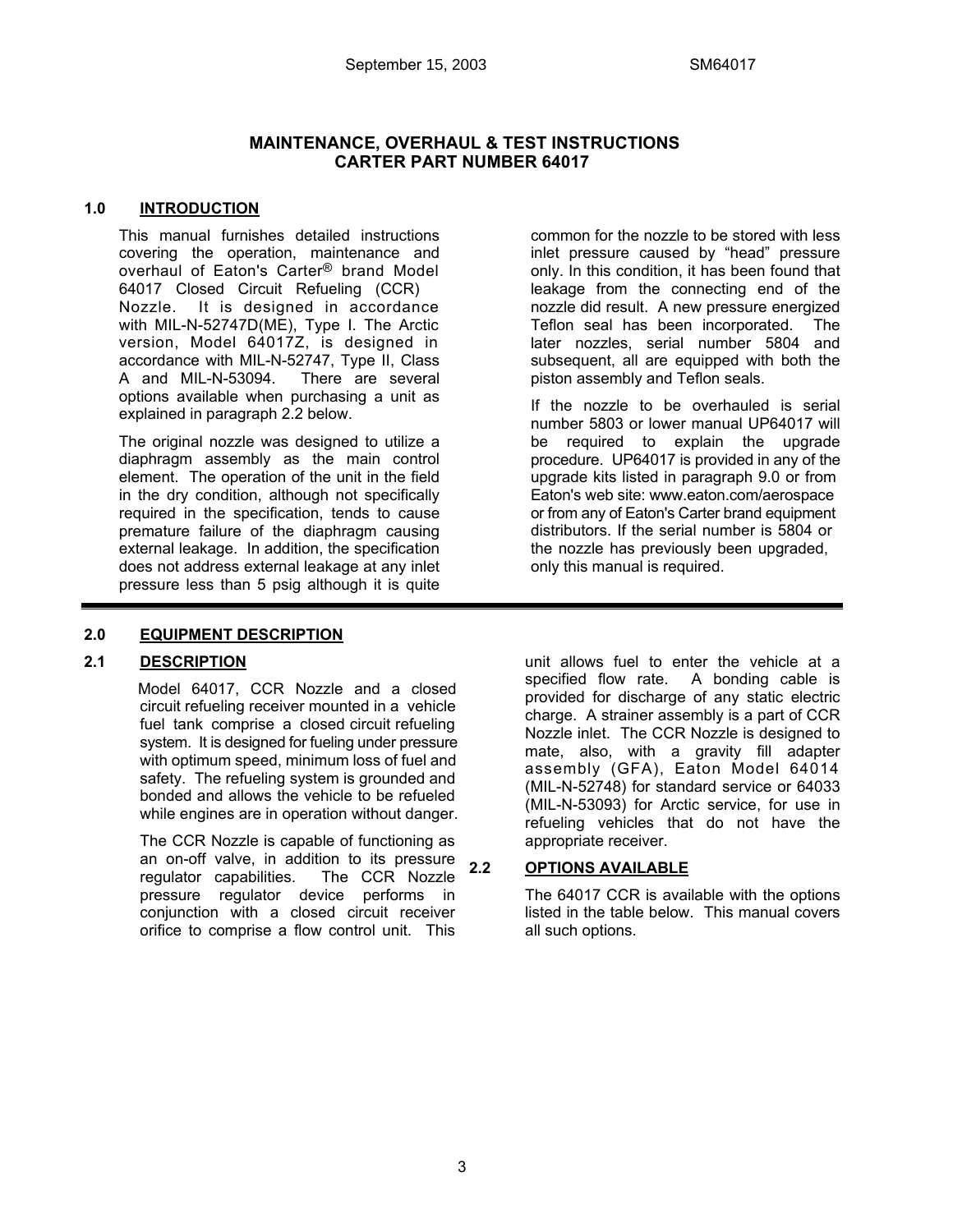#### **TABLE OF OPTIONS MODEL 64017 CCR NOZZLE**

The basic model number, and part number, 64017 may be modified to include the options shown below by adding the appropriate suffix letter(s) to the model number. The basic part number, 64017, is a CCR Nozzle that meets the requirements of MIL-PRE-52747F(AT) (previously MIL-N-52747), Type I, tan in color, including a 100-mesh screen, 2" female Camlock inlet fitting and 15 ft. bonding cable.

| <b>OPTION</b> | <b>DESCRIPTION</b> |
|---------------|--------------------|
| <b>LETTER</b> |                    |

|   | A | Same as standard nozzle except the 2" Camlock inlet fitting is not supplied                                                                                                                                                         |
|---|---|-------------------------------------------------------------------------------------------------------------------------------------------------------------------------------------------------------------------------------------|
| B |   | Same as standard nozzle except the 2" Camlock inlet fitting is replaced by a non-valved<br>unisex coupling, (64019J). This units meets the requirements of MIL-N-52747, Type I,<br>Class B, tan in color.                           |
| C |   | Standard nozzle with 100-mesh screen and housing less camlock inlet fitting. Inlet is 2"<br>female NPT.                                                                                                                             |
| D |   | Same as standard nozzle except inlet screen housing and camlock fitting is replaced with a<br>male adapter to interchange with underwing nozzles that mate with Carter 61154 Female<br>Half Dry Break QD. Includes 100-mesh screen. |

- E Same as "B" option except unisex coupling is valved (64020J).
- F Basic nozzle except replaces inlet Camlock with 3" 64031 Unisex Coupling with 100-mesh strainer.
- G Add to basic, options B or E to conform to green color requirement of specification.
- Z Arctic service nozzle in accordance with MIL-N-52747, Type II, Class A and MIL-N-53094. Includes all the same features of the standard nozzle. Green color only available.

# **2.3 EQUIPMENT OPERATION**

# **2.3.1 SAFETY INTERLOCKS**

 The control handle is a two-position (flow or open, "up" to no-flow or closed, "down") device which controls the flow of fuel through the nozzle. In normal operation, the handle should be in the closed and locked position. There is no lock in the open position. The nozzle control handle can be moved to the open position, once unlatched, however unless the nozzle is attached to the appropriate receiver, the nozzle will not open to allow flow. This interlock provides a safety feature to prevent inadvertent opening unless attached to the receiver.

#### **2.3.2 OPERATION INSTRUCTIONS**

 To commence the actual refueling operation, the CCR must first be attached to a receiver, then the side mounted latch must be depressed and then the flow control handle can be moved to the open position (or up). An emergency disconnect during the fueling operation may be accomplished at any time by simply pulling the collar away from the

receiver. The flow control handle will remain in the up position but the CCR will automatically close.

 A red colored pin is provided to serve as a visual indication of the nozzle being in the closed or no-flow position. This pin extends or retracts into the housing at the flow control handle end.

 Operation of the CCR Nozzle should be as follows:

 • Insert ground plug into vehicle and/or attach alligator clip to unpainted metal on vehicle. Do not attach to propeller or radio antenna. Nozzle and vehicle are now bonded and grounded.

#### **WARNING! Grounding must be accomplished before making contact of nozzle to vehicle.**

• Remove dust cap from nozzle coupling end by pulling on collar in a motion away from the dust cap. The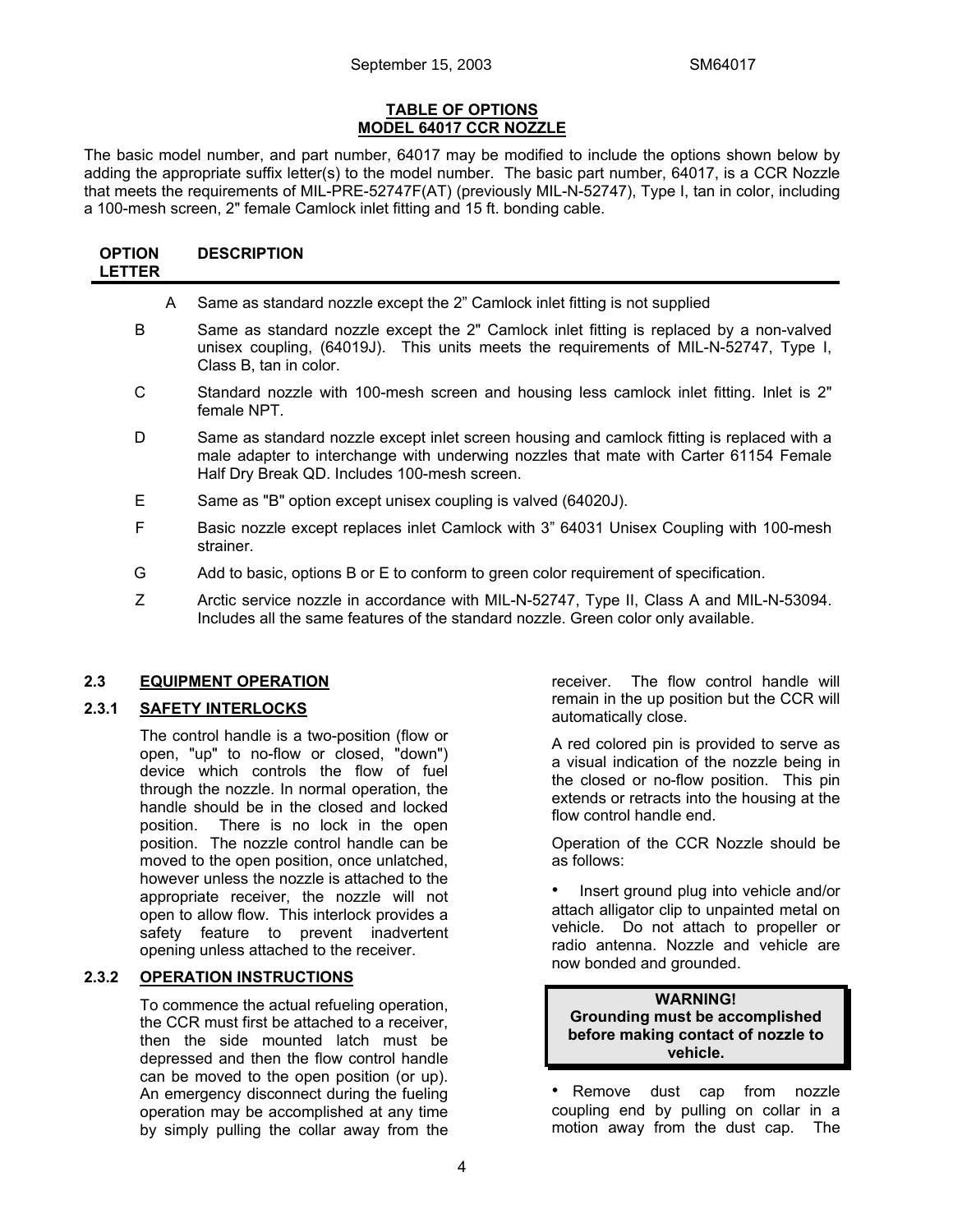locking lugs will be positioned to allow the dust cap to be removed. The stayback detents will keep the collar in the pulled back position. It will be in a position to be installed onto the vehicle receiver.

• The flow control handle should be in the no-flow or closed (down) position to make it easier to attach the unit to the receiver. If the handle is in the open (up) position, immediate flow can result when the CCR Nozzle is attached.

• Attach the nozzle to the receiver with a straight push-on motion. A positive connection is indicated by the collar moving forward with an audible "click".

• Open unit by depressing side mounted latch and moving handle to open position (or up).

#### **NOTE**

**Completion of filling is controlled by the vehicle control valves. Extension of the red indicator pin indicates closure of the nozzle regulator valve. The nozzle may cut on and off to top off tanks where vehicles use multiple fuel tanks.**

• Return handle to the no-flow or closed (down) and latched position.

# **3.0 DISASSEMBLY**

 Refer to Figures 1 and 2 for the item numbers listed in the text below. (Items with a prefix of "1-" are in Figure 1 and those with a prefix of "2-" are found in Figure 2.

# **3.1 BONDING CABLE ASSEMBLY (2-1)**

 To remove Bonding cable Assembly (2-1) first remove Screw (2-2). This will separate Plug Cable Assembly (2-4) and Clip Cable Assembly (2-3) from unit.

# **3.2 DUST PLUG ASSEMBLY (2-5)**

 The cable attachment for the Dust Cap Assembly (2-5) is removed when the above Bonding Cable Assembly (2-1) is removed. To remove the Dust Cap Assembly (2-5) from the nozzle, pull back on the Collar (2- 32) to release it. Dust Cap Assembly (2-5) is provided only as an assembly and further disassembly is not needed.

• Disconnect nozzle from receiver by pulling on collar in a motion away from vehicle. Disconnect vehicle grounding plug and/or clip. Replace dust cap in coupling end of nozzle.

#### **2.3.3 PREVENTATIVE MAINTENANCE CHECKS - EACH REFUELING OPERATION**

 The following checks should be accomplished before each refueling operation:

• Ascertain that the flow control handle is in the no-flow or closed position (down).

• After removing dust cap and before attaching nozzle to receiver, check the coupling end of the nozzle to assure that there are three stayback lugs and nine locking lugs visible. If any are missing, the nozzle should not be utilized before it is repaired.

• There should be no external leakage from any place on the nozzle or the connection to the hose.

• The bonding cables should be present and not frayed or damaged in any way. The grounding plug and clip should not be damaged in anyway.

# **3.3 WIPER SEAL (2-6)**

 With the flow control handle in the closed position, reach inside the coupling end and remove and discard the Wiper Seal (2-6). See note in Table 1, Section 9.0 under item 2-6 for more information on this part.

 Push the Piston Compression Tool, part number 220283, into the coupling end of the nozzle until it latches.

# **3.4 COUPLING END OF NOZZLE**

 Before proceeding further be sure that the opening handle is in the "closed" position. Proceeding with the handle in the open position may result in damage to the Lock Pin (2-10) or the Screw (2-7) retaining it.

 With the Piston Compression Tool, 220283, still installed in the nozzle, use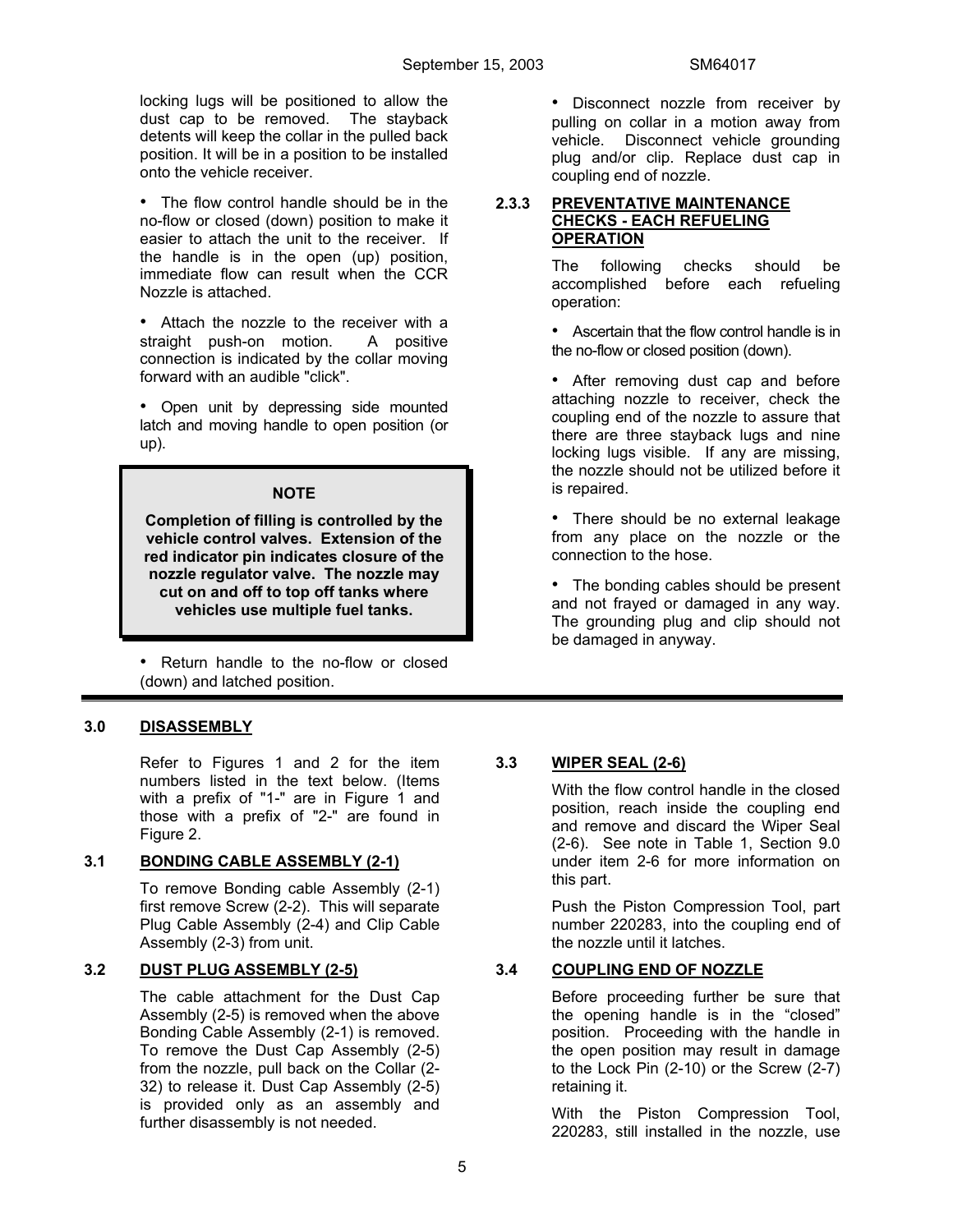the Poppet Tool, 220329, to remove the Poppet (2-14).

 While holding the Piston Compression Tool 220283, pull back on the Collar (2-32) to release and remove the Piston Compression Tool 220283, Seal Sleeve (2- 30), Spring (2-31) and Flow Guide (2-50). Discard Seal Sleeve (2-30).

 Generously apply isopropyl alcohol between Collar (2-32) and Housing (2-34) to lubricate threads. Use the Body Wrench, part number 220281, to remove Body (2-34) from Housing (2-15). Maintain pressure on wrench to prevent force of actuating springs from causing a sudden separation of parts when the threads of the Body (2-34) are disengaged from the Housing (2-15). Also, when turning the Body Wrench 220281, lightly pull back on the Collar (2-32) such that the Body (2-34) can rotate easily relative to the Collar (2- 32).

 The Collar (2-32) can then be removed along with the remainder of the bits and pieces, including three Stayback Detents (2-33), nine Locking Lugs (2-36), Lug Wire (2-35), Lug Retaining Ring (2-37), Stay Back Spring (2-38), Spring Retainer Ring (2-39) and Spring (2-40). Care should be exercised so as not to lose the Stayback Detents (2-33) and Locking Lugs (2-36). Remove and discard Packing (2-41) from Housing (2-15). Remove and discard Seal (2-6B) and Backup (2-6A) from Body (2- 34).

# **3.5 FLOW CONTROL LATCH END OF NOZZLE**

 Compress the Valve Actuator Latch (2-24) and place the flow control handle in the open (up) position. Remove four Screws (2-8) from End Cover (2-9). Do not remove Screw (2-7) from Cover (2-9) unless either the Locking Pin (2-10) or the Screw (2-7) are to be replaced. If these parts are to be disassembled, use a soft jaw chuck or vice to hold the Locking Pin (2-10) while removing the Screw (2-7). Regulator Spring Retainer (2-11) and Regulator Spring (2-12) can then be removed. Pull Piston (2-13) with its attached parts from the unit. Remove the four Screws (2-26A) retaining the Bushing (2-26). This ring can be reused by reversing it and reinstalling it onto the Piston (2-13). Once it has been used on both sides, discard Bushing (2- 26). Unscrew Nut (2-13B) to remove Seal (2-13A). Discard Seal (2-13A). Unscrew Position Indicator (2-29) from Piston (2- 13) if it is to be replaced.

 Remove six Screws (2-27) and Sleeve (2- 28). Remove and discard O-ring (2-28A).

 Remove four handle Screws (2-16) and Valve Actuator Handle (2-17).

 Remove Screw (2-18) from one side of the unit. This allows the removal of Side Plate (2-21), two Washers (2-19) and Bushing (2-20). Screw (2-22) and Actuating Cam (2-23) should not be removed from Side Plate (2-21) unless one is damaged and replacement is needed. If replacement is needed, use a soft jaw chuck or vice to hold Actuating Cam (2-23) while removing Screw (2-22).

 **Note**: When removing Side Plate (2-21) from the side of the unit where the Valve Actuator Latch (2-24) is located, compress the Valve Actuator Latch (2-24) for the removal. Then the Valve Actuator Latch (2-24) and Detent Spring (2-25) can be removed from the Housing (2-15).

### **3.6 INLET STRAINER HOUSING - 64017, 64017B, C & E only**

 Unscrew Strainer Body (2-45) from unit to inspect or remove Strainer (2-44). There is no need to disassemble Strainer Housing (2-42) from Housing (2-15) unless repair or replacement is needed. Packing (2-43) and Strainer (2-44) can then be removed. Discard Packing (2-43). It is not necessary to disassemble Coupling Half (2-48) or Unisex Couplings (1-4) or (1-10) from Strainer Body (2-45) unless repair or replacement is needed. Gasket (2-47) can be replaced by removing Plug (2-49). Discard Gasket (2- 47).

# **3.7 NON-VALVED UNISEX INLET - 64017B Only (1-4)**

 Refer to Service Manual SM64019 for maintenance instructions for this part of the unit.

# **3.8 UNDERWING INTERCHANGE MALE ADAPTER INLET - 64017D Only (1-5)**

 Refer to Service Manual SM61154 for maintenance instructions for this part of the unit. Strainer (1-7) can be removed for inspection and/or replacement by removing Retainer (1-8). Do not remove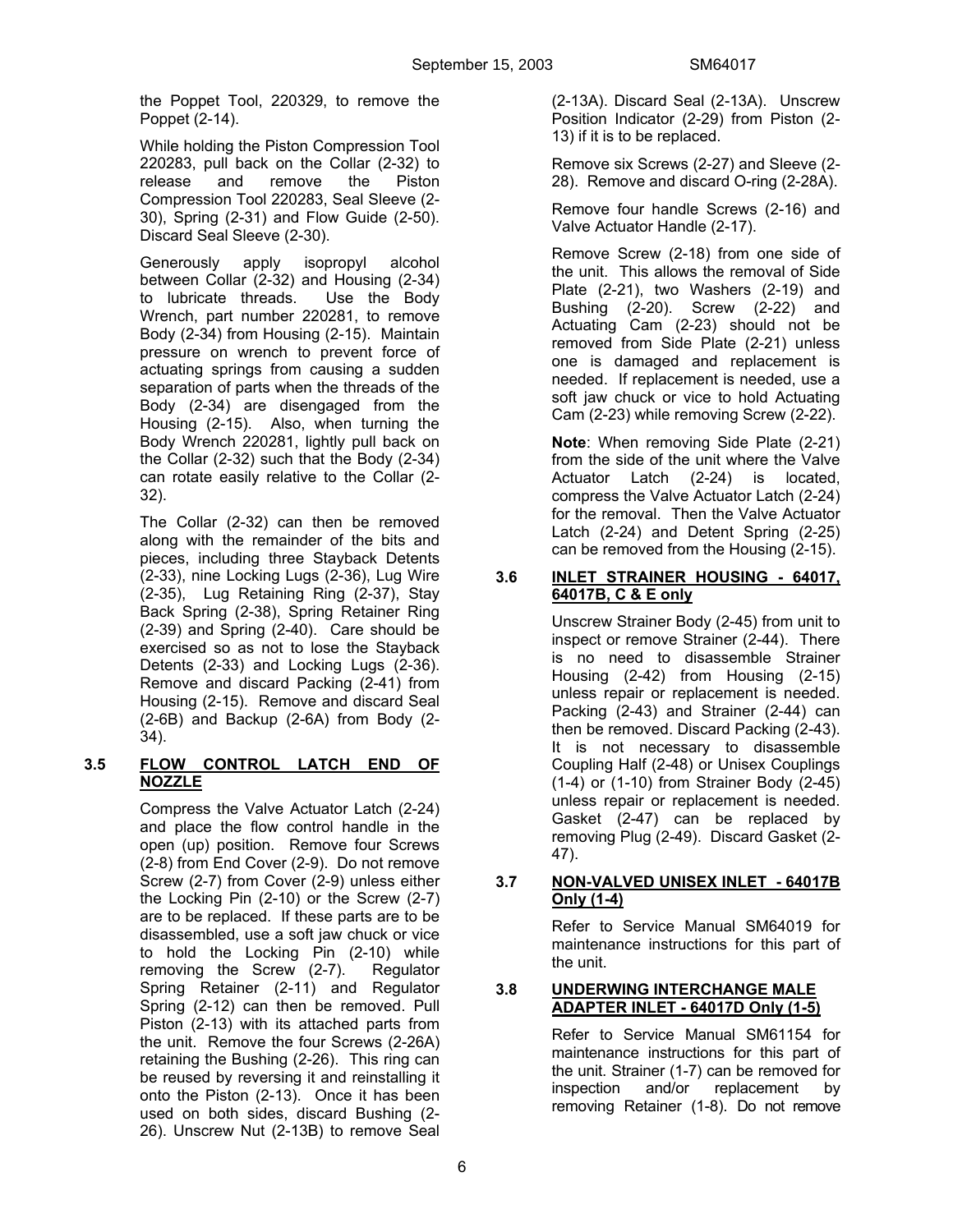Adapter (1-6) from unit unless repair or replacement is needed.

#### **3.9 VALVED UNISEX INLET - 64017E Only (1-10)**

 Refer to Service Manual SM64020 for maintenance instructions for this part of the unit.

#### **4.0 INSPECTION**

#### **4.1 PARTS REPLACEMENT**

#### **3.10 VALVED UNISEX INLET – 64017F Only (1-10A)**

 Refer to Service Manual SM64031 for maintenance instructions for this part of the unit.

 Replace the following items with new parts, available in the various kits listed in Section 9.0, during maintenance:

| ITEM NO.   | PART NO.    | <b>NAME</b>                 | <b>QUANTITY</b> | USED ON   |
|------------|-------------|-----------------------------|-----------------|-----------|
| $2 - 6***$ | 201201-134  | Seal                        | 1               | All       |
| $2-6A$     | 220778      | Backup                      |                 | All       |
| $2-6B$     | 220779      | Seal                        |                 | All       |
| $2-13A$    | 221567      | Seal                        |                 | All       |
| $2 - 20$   | 220101      | <b>Bushing</b>              | 2               | All       |
| 2-28A      | MS29513-125 | O-ring                      |                 | All       |
| $2 - 30$   | 220083-1    | Seal                        |                 | All but Z |
| $2 - 30$   | 220083-2    | Seal                        |                 | Ζ         |
| $2 - 41$   | MS29513-136 | Packing                     |                 | All       |
| $2 - 43$   | MS29513-226 | Packing                     |                 | All       |
| $2 - 47$   | MS27030-6   | Gasket                      |                 | All but Z |
| $2 - 47$   | 220126-6    | Gasket, Arctic              |                 | Z         |
| $\star$    | 200146      | Seal, Unisex                | 2               | B, E      |
| $\star$    | MS29513-010 | $O$ -ring                   |                 | B, E      |
| $\star$    | MS29513-136 | $O$ -ring                   |                 | B, E      |
| $\star$    | MS29513-226 | O-ring                      |                 | B, E      |
| $\star$    | MS29513-228 | $O$ -ring                   |                 | B, E      |
|            | 220157      | Seal, Upstream              |                 | E         |
| $\star$    | 47363       | Seal Assembly, Downstream 1 |                 | E         |
| $\star$    | MS29513-014 | $O$ -ring                   |                 | E         |
| $\star$    | MS29513-133 | $O$ -ring                   |                 | E         |
| *          | MS29513-134 | O-ring                      |                 | E         |
| $\star$    | MS29513-009 | $O$ -ring                   |                 | F         |
| *          | 220465      | Seal                        |                 | F         |
| $\star$    | 220467      | Seal                        |                 | F         |
| *          | MS29513-234 | O-ring                      |                 | F         |
| $\star$    | MS29512-03  | O-ring                      |                 | F         |
| *          | MS29513-016 | $O$ -ring                   |                 | F         |
| $\star$    | MS29513-016 | O-ring                      |                 | F         |
| $***$      | 221266      | Seal                        |                 | D         |

 **\*** Items from SM64019, SM64020 or SM64031 that are not shown in this manual.

\*\* Item from SM61154 that is not shown in this manual.<br>\*\*\* See note in Table 1, item 2-6 for more information on

See note in Table 1, item 2-6 for more information on this item.

# **4.2 GENERAL INSPECTION**

 Inspect all metal parts for dings, gouges, abrasions, etc. Use 300 grit paper to smooth and remove sharp edges. Replace

any part with damage exceeding 16% of local wall thickness. Use alodine 1200 to touch up bared aluminum.

#### **4.3 DETAIL INSPECTION**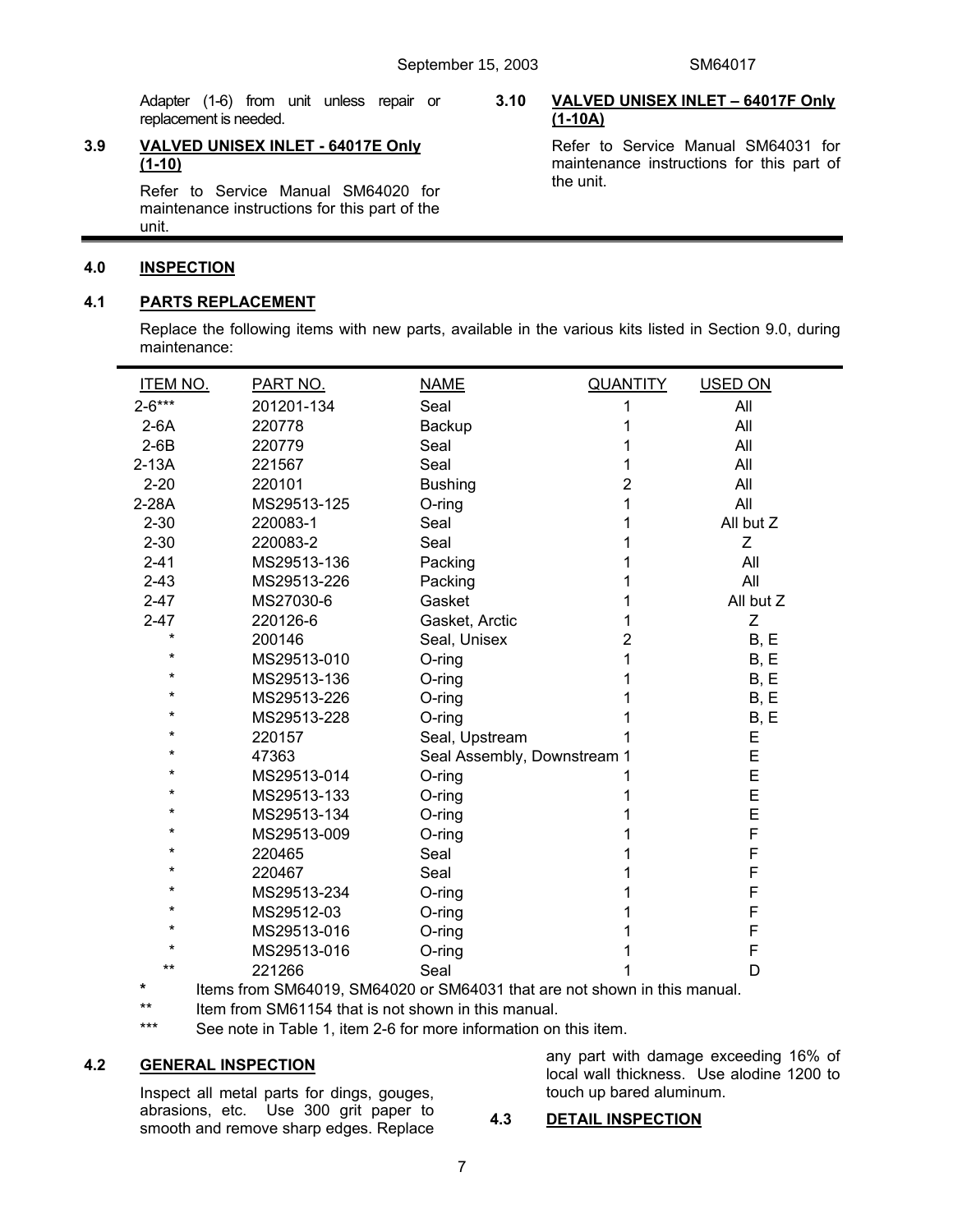#### **4.3.1 BONDING CABLE ASSEMBLIES**

 Inspect Cables (2-3 & 2-4) for signs of unraveling, wear or other damage. Inspect plug and clip for possible damage. Replace any worn parts as required.

#### **4.3.2 DUST CAP ASSEMBLY (2-5)**

 Inspect Dust Cap Assembly (2-5) for cracks or other damage, check wire for fraying or other damage. Replace as required.

#### **4.3.3 STAYBACK DETENTS (2-33) & LOCKING LUGS (2-36)**

# **5.0** SPECIAL TOOLS

The following special tools are recommended for proper repair and or overhaul of the nozzle:

- 220281 Body Wrench
- 220283 Piston Compression Tool
- 220284 Locking Lug Assembly Tool

#### **6.0** REASSEMBLY

 Reassemble the nozzle in the reverse order of disassembly taking note of the following items:

# **6.1 INLET FITTINGS**

 Refer to the appropriate Service Manuals, listed on the front cover for information regarding the assembly of the various inlets, if the unit is other than the basic 64017 or option C.

If the Strainer Housing (2-42), Coupling Half (2-48), Underwing Nozzle Interchange Adapter (1-5), Unisex Couplings (1-4) or (1-10) were removed for replacement or repair they must be reinstalled with a thread seal. If Teflon tape is utilized, **no more than one and on-half wraps** of tape should be used otherwise damage to the mating parts may occur. Any fuel resistant paste seal is acceptable.

 Although available as a separate spare part, Gasket (2-47) is also furnished as a part of the Coupling Half Assembly (2-48).

#### **6.2 FLOW CONTROL LATCH END OF NOZZLE**

 Place O-ring (2-28A) into the groove in Sleeve (2-28) and assemble into Housing  Inspect the Stayback Detents (2-33) and Locking Lugs (2-36) for cracks or broken pieces.

# **4.3.4 BUSHING (2-26)**

 Inspect Bushing (2-26) for wear or damage to both sides of the part. Replace or install in the reversed direction from any apparent wear as needed.

#### **4.3.5 SLEEVE (2-28)**

 Inspect inside diameter for scratches that may cause leakage. Do not attempt to polish this part. Replace if scratched.

• 220329 Poppet Tool

 The above tools are available on special order from a Carter distributor or directly from the factory. All four tools can be ordered as a single kit under part number KD64017-12.

(2-15) using Screws (2-27). Torque the Screws (2-27) to 23 in-lbs.

 Screw Position Indicator (2-29) into the Piston (2-13). Place Seal (2-13A) onto threaded end of Piston (2-13) with the open end (spring shows through it) facing toward the treaded end. Screw Nut (2- 13B) onto Piston (2-13) and torque in place to 125 in-lbs.

 Slip Bushing (2-26) over small end of Piston (2-13) and attach to the flanged end with four Screws (2-16A). Tighten screws sufficiently to seat the Ring (2-26) only, do not over tighten.

 Using a soft jaw chuck or vise, assemble the Actuating Cam (2-23) on one of the Handle Side Plates (2-21). Affix in place with Screw  $(2-22)$  and torque to  $100 + 10$ in-lb. Repeat with the other set of similar parts. Start with the side of the Housing (2-15) that does not include the Valve Actuator Latch (2-24). Position Actuating Cam (2-23) into banana shaped slot in Housing (2-15) such that the Actuating Cam (2-23) is positioned between the Bushing (2-26) and the Sleeve (2-28). It will be necessary to attempt assembly with the Handle Side Plate (2-21) positioned in nozzle open position to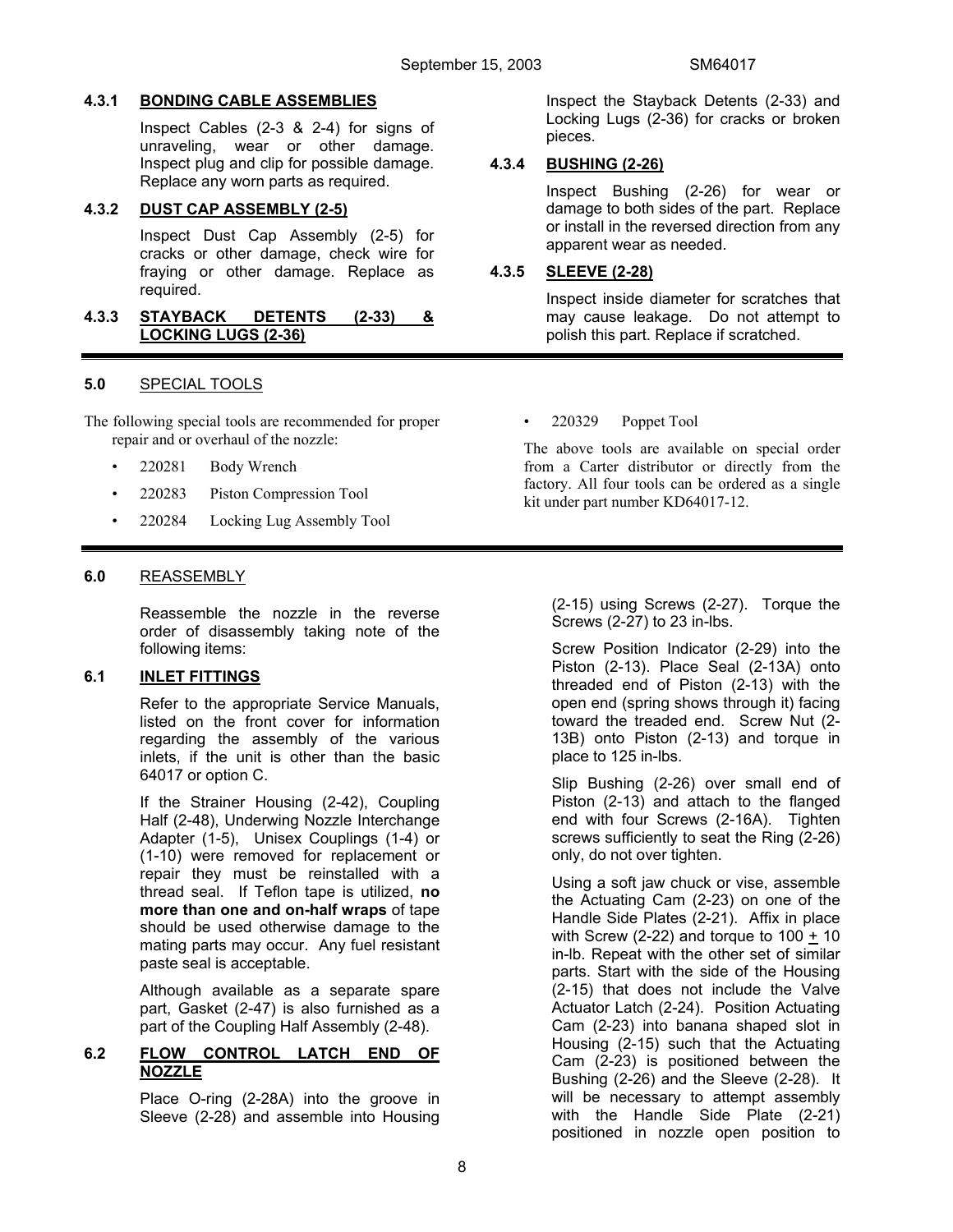achieve proper assembly. Place a Washer (2-19) between the Handle Side Plate (2- 21) and the Housing (2-15). Insert Bushing (2-20) into the Handle Side Plate (2-21). Place a Washer (2-19) on the outside of the Handle Side Plate (2-21) and affix parts to unit using Screw (2-18). Torque to  $125 \pm$ 10 in.-lb.

 Insert Spring (2-25) into cavity of Housing (2-15) followed by the Valve Latch Actuator (2-24). Holding this in the approximate position, repeat the assembly of the Handle Side Plate (2-21), Washer (2-19), Bushing (2-20), second Washer (2-19) and Screw  $(2-18)$ . Torque to  $125 \pm 10$  in.-lb.

 Place Valve Actuator Handle (2-17) between the two Handle Side Plates (2-21) and secure with four Screws (2-16). Torque to  $35 \pm 5$  in.-lb.

 If the Lock Pin (2-10) was disassembled from the End Cover (2-9) use a soft jaw chuck or vise to reinstall using Screw (2-7). The Lock Pin (2-10) will be assembled into one of the two holes provided in Piston (2- 13). It will be necessary to rotate in Piston (2-13) to position one of the holes into the proper position. Place End Cover (2-9) temporarily in place to check the location of the hole in the in Piston (2-13) with respect to the Lock Pin (2-10).

 Install the Spring (2-12) and position the Reducer Spring Retainer (2-11) over the Position Indicator (2-29). Install the End Cover (2-9) and Lock Pin (2-10) assembly such that the hole in the in Piston (2-13) accepts the Lock Pin (2-10). Tighten in place using the four Screws (2-8), torquing sufficiently to retain in place.

 Rotate handle to closed position to check that everything was assembled correctly. Leave the handle in this position for the next assembly operation. Note: Moving the handle to the open position while performing the next operation may result in damage to the Lock Pin (2-10).

 Insert Flow Guide (2-50), Spring (2-31) and Sleeve Seal (2-30) into the opposite end of the Housing (2-15). Insert the Piston Compression Tool, 220283, into the unit to hold the Sleeve Seal (2-30) away from the Poppet (2-14) when it is installed.

 With the Piston (2-13) held in place by the Lock Pin (2-10); thread Poppet (2-14) into the opposite end of the Housing (2-15) and

tighten securely in place using Poppet Tool 220329.

 NOTE: Do not remove the Piston Compression Tool, 220283, until the nozzle is fully reassembled.

 At this point, the Piston Compression Tool, 220283, can be removed from the nozzle by pulling back on the Collar (2- 32).

# **6.3 COUPLING END OF NOZZLE**

 Install Backup (2-6A) into the inside groove closest to the threaded end of the Body (2-34). The Backup (2-6A) is split to facilitate installation. Note that the thin lip part of the Backup (2-6A) faces the threaded portion of the Body (2-34). Then install the Seal (2-6B) into the groove left adjacent to the Backup (2-6A). The open end containing the spring must face the threaded end of the Body (2-34). See Figure 2A for installation details. Smooth the Seal (2-6B) with a finger to assure that it is fully installed and to remove any wrinkles.

 Install Packing (2-41) into groove in Housing (2-15) making sure that it is smoothly installed.

 Referring to Figure 4, install Lug Wire (2- 35) onto the groove in the nose of the Body (2-34). Insert this assembly into the Lug Assembly Tool, 220284. The Lug Assembly Tool should be placed into a vice during this operation. Insert the three Stayback Detents (2-33) into the spaces in the Body (2-34) being sure to space the Stayback Detents (2-33) into every fourth space. Referring to Figure 5, insert the nine Locking Lugs (2-36) with three Locking Lugs (2-36) between each pair of Stayback Detents (2-33). Slide Lug Retainer Ring (2-37) and Spring (2- 38) onto the Body (2-34) being sure that the chamfered end of Lug Retainer Ring (2-37) is placed downward toward the Locking Lugs (2-36). Slide the Collar (2- 32) over the assembly and work it down over the Locking Lugs (2-36) and Stayback Detents (2-33).

 Install Spring Retainer Ring (2-39) and Spring (2-40) into the above assembly.

 Slide the Housing (2-15) onto the above assembly. Push down on the Housing and rotate the Housing clockwise about one turn to start the threads between the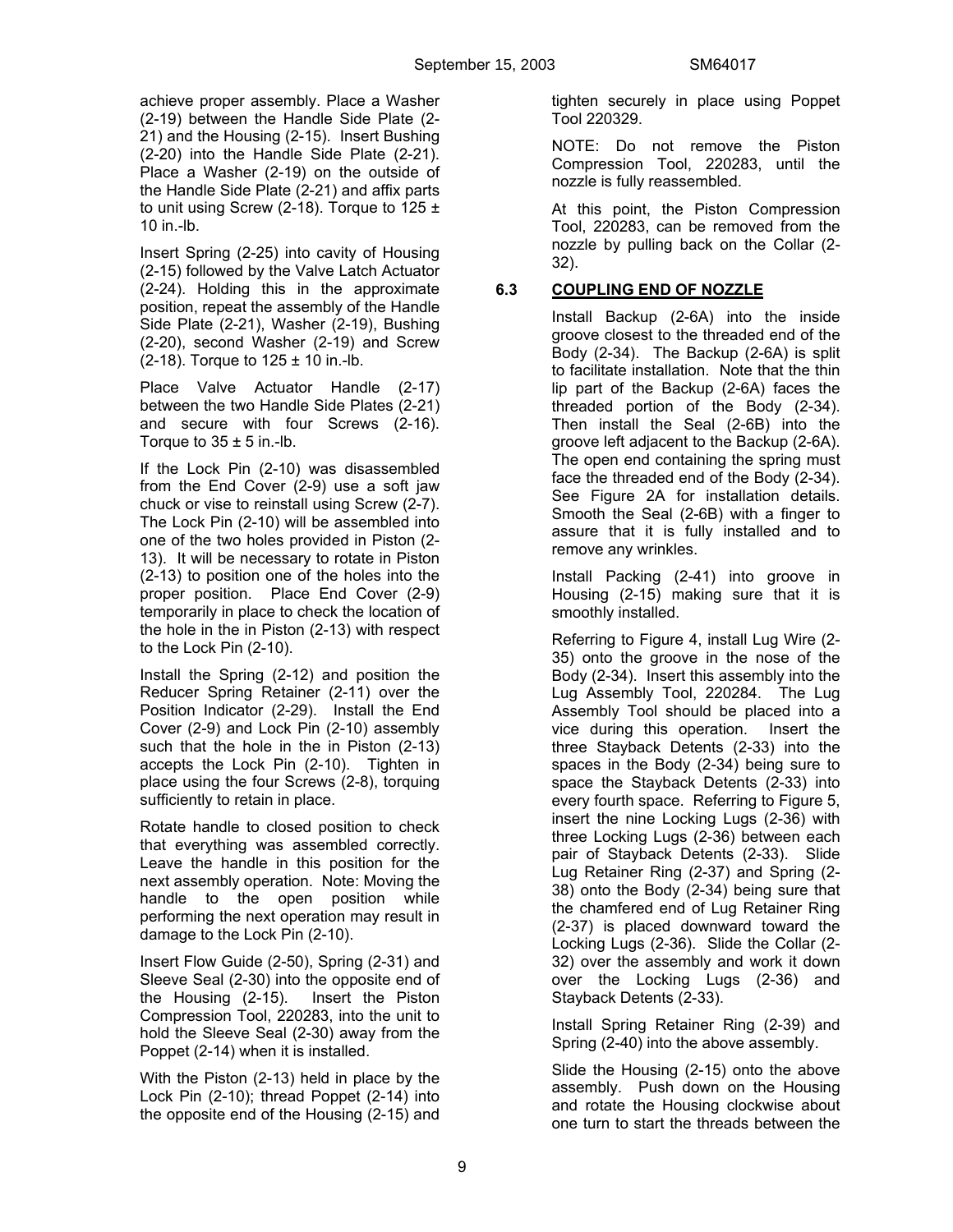Body (2-34) and Housing (2-15) and make sure that the notch in the Collar (2-32) lines up with the protrusion on the Housing (2- 15) after the one turn. Remove nozzle assembly from the Lug Assembly Tool, 220284, and place Housing (2-15) in a vise so that the nozzle assembly is facing upward. Using Body Wrench, 220281, tighten the assembly to 250 in.-lb. Torque to seat the unit snugly. When turning the Body Wrench 220281, lightly pull back on the Collar (2-32) such that the Body (2-34) can rotate easily relative to the Collar (2- 32).

 On all nozzles with serial numbers 7757 or lower go to 6.3.1, On nozzles with higher

# **7.0** TEST

The following test procedures will be accomplished after overhaul:

# **7.1 TEST CONDITIONS**

Test media shall be JP-4, Jet A or odorless kerosene, commercial solvent 140.

# **7.2 FUNCTIONAL TEST**

• Install nozzle in test rig (supplied by other) in accordance with Figure A. Open nozzle and Valve 8 to recirculate the test fluid through the system to bleed all trapped air.

• Increase inlet pressure to 25 psig and close Valve 8. The visual flow Indicator (2-29) should be visible indicating that the unit had also closed. Close the nozzle with the flow control handle.

• Open Valve 8 and increase the inlet pressure to 125 psig. Slowly open the flow control handle. Adjust the flow rate by restricting Valve 8 to maintain the inlet pressure at 125 psig. Close Valve 8 and check to see that the nozzle has closed

serial numbers or where a Body (2-34) has a narrow groove go to 6.3.2.

- **6.3.1** Install Seal (2-6) with a Backup Ring (6- A) in the wider groove. The order of installation is optional.
- **6.3.2** Install Seal (2-6) in the narrow groove.

#### **6.4 BONDING CABLE ASSEMBLY (2-1) & DUST CAP ASSEMBLY (2-5)** Attach the Bonding cable Assembly (2-1) and Dust Cap (2-5) to the Housing (2-15) using Screw (2-2). It is recommended that the Bonding cable (2-1) be placed next to the Housing (2-15) to gain better

electrical conductivity.

(visual Indicator (2-29) visible). Close the nozzle and disconnect from the system.

# **7.3 CONTINUITY TEST**

 With nozzle removed from the test rig install Coupling Half Plug (2-49). Check continuity across the following locations on the nozzle. The resistance shall not exceed 10 ohms.

 Locking Lugs (2-36) and Grounding Clip (2-3).

 Locking Lugs (2-36) and Grounding Plug (2-4).

# **7.4 PROOF PRESSURE**

 With the nozzle closed and not connected to the test system, apply 5 psig inlet pressure for one minute minimum. There shall be no leakage.

 Slowly increase the inlet pressure to 180 psig for one minute minimum. There shall be no leakage or other damage to the nozzle.

• Connect the nozzle to the test system and open the nozzle with Valve 8 closed. Repeat the above two tests.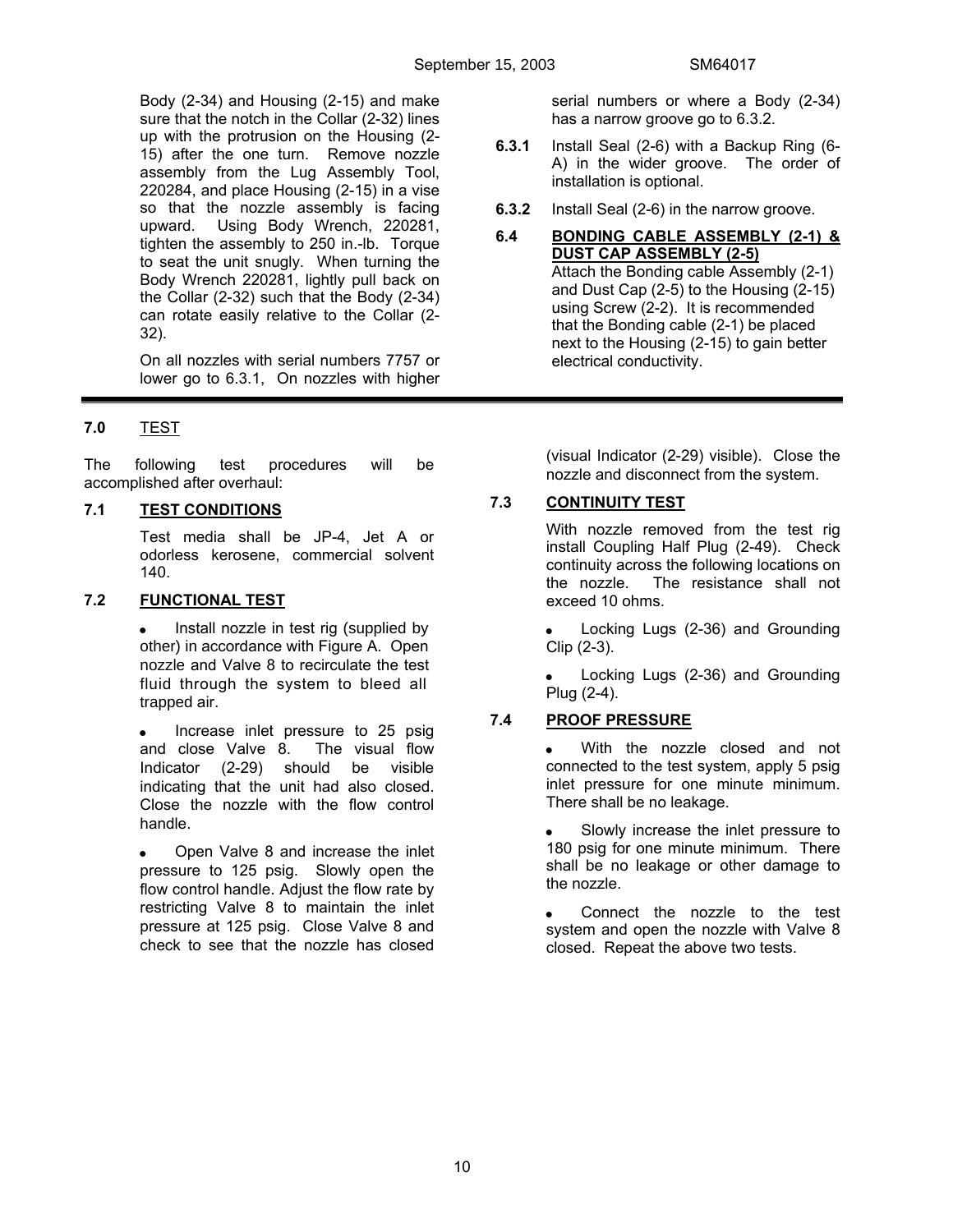

- 1. NOZZLE ASSEMBLY
- 2. TEST ADAPTER, OUTLET (NOTE 1)
- 3. TEST ADAPTER, INLET (NOTE 1)
- 4. PRESSURE GAGE, 0-300 PSIG
- 5. HYDRAULIC PUMP, 0-300 PSIG
- 6. FILTER, 15 MICRON
- 7. FLUID RESERVOIR, 10-20 GALLON
- 8. 3/4" BALL VALVE

#### NOTES:

- 1. 3/4" NPT TAPPED HOLE IN BOTH ADAPTERS FOR HOSE CONNECTIONS.
- 2. ITEMS 2-7 MAY BE PROCURED AS 70007 TEST SYSTEM.

#### **FIGURE A**

#### **TEST SETUP**

# **8.0** TROUBLESHOOTING

**8.1 Leakage From Coupling End During Refueling** 

> Remove nozzle from the vehicle receiver and move the flow control handle to the open condition to position nose seal on Sleeve Seal (2-30) closer to the outlet. Inspect seal for damage or foreign matter. If seal is damaged return the nozzle to the shop for replacement. If foreign matter present wipe the seal clean.

 Leakage could also be coming from a damaged or worn Seal (2-6B) (Teflon) or from a damaged Packing (2-41). Return nozzle to the shop for overhaul.

#### **8.2 Leakage From Flow Control End**

Piston Seal (2-13A) could be damaged or Sleeve (2-28) could be scratched. Return nozzle to the shop for overhaul.

**8.3 Leakage From Coupling End with Nozzle in Closed Position**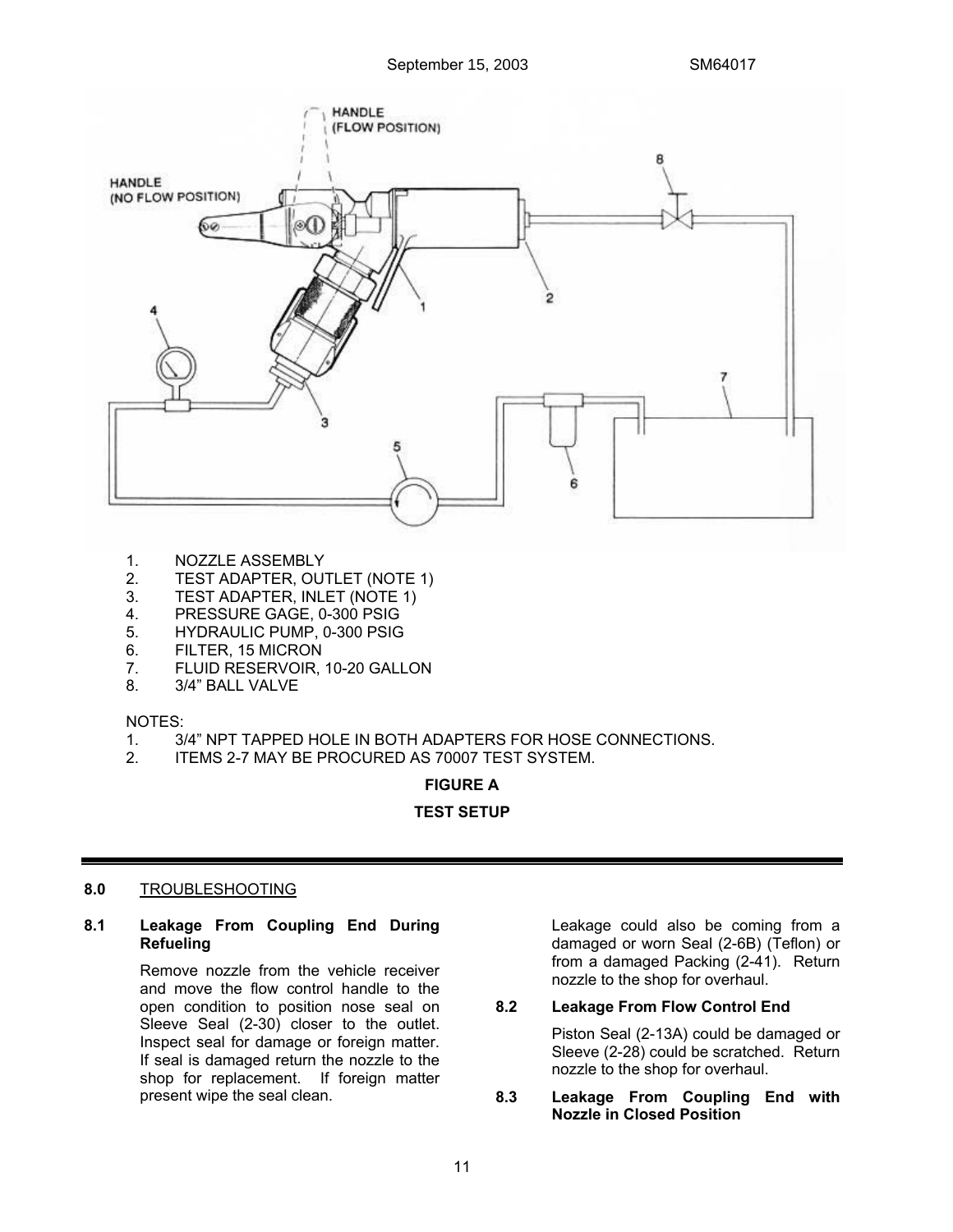Sleeve Seal (2-30) can be damaged or worn under Poppet (2-14). Return nozzle to the shop for overhaul.

 Seal (2-6A) could be damaged or worn. Check for damaged

 Packing (2-41). Return nozzle to the shop for overhaul.

# **8.4 Leakage Between Strainer Housing (2- 42) and Strainer Body (2-45)**

Damaged or worn Packing (2-43). Return nozzle to the shop for overhaul.

**8.5 Leakage Between Coupling Half and Hose Connection** 

> Damaged or worn Gasket (2-47). Replace Gasket (2-47).

# **9.0 ILLUSTRATED PARTS CATALOG**

 Table 1.0 tabulates the parts and subassemblies comprising the 64017 CCR Nozzle. The item numbers of the table are **8.6 Handle Fails to Operate Smoothly or Does not Open Unit.** 

> Actuating Cam(s) (2-23) not assembled between Bushing (2-26) and Sleeve (2- 28). Return nozzle to the shop for overhaul.

#### **8.7 Inadequate Flow from Unit**

Remove Strainer (2-44) and check for presence of foreign material. Clean and return to unit.

 Seal (2-13A) may be damaged and leaking. External leakage from the Flow Control Handle End of the unit should also be present. Return nozzle to the shop for overhaul.

keyed to the exploded view of the nozzle diagrammed in Figures 1 and 2.

| Fig | Item           | <b>Part Number</b> | <b>Description</b>                                   | Units per<br><b>Assembly</b> | <b>Used on</b><br>Option | Spares/10<br>units/Yr |
|-----|----------------|--------------------|------------------------------------------------------|------------------------------|--------------------------|-----------------------|
| 1   |                | 64017              | CCR Nozzle, Basic, Type I, Class<br>A, Tan           |                              | <b>Basic</b>             |                       |
|     | 1              | No part number     | Nozzle Sub-assembly, Tan                             |                              | All but G,Z              |                       |
|     | 2              | No part number     | <b>Strainer Housing Sub-</b><br>assembly, Tan        |                              | All but G,Z              |                       |
|     | 3              | GF27026-11-TN      | 2" Camlock Fitting - Tan                             |                              | <b>Basic</b>             |                       |
|     | 3A             | GF27029-11-TN      | 2" Cap for item 3 (not shown<br>separately)          |                              | Basic                    |                       |
|     |                | 64017B             | CCR Nozzle, Type I, Class B, Tan                     | 1                            | B                        |                       |
|     | 1              | No part number     | Nozzle Sub-assembly, Tan                             |                              | All but G,Z              |                       |
|     | $\overline{2}$ | No part number     | <b>Strainer Housing Sub-</b><br>assembly, Tan        | 1                            | All but G,Z              |                       |
|     | 4              | 64019J             | Unisex Non-valved Coupling,<br>Tan                   | 1                            | B                        |                       |
|     |                | 64017C             | CCR Nozzle less Inlet Coupling,<br>Tan               | 1                            | C                        |                       |
|     | 1              | No part number     | Nozzle Sub-assembly, Tan                             |                              | All but G,Z              |                       |
|     | 2              | No part number     | <b>Strainer Housing Sub-</b><br>assembly, Tan        |                              | All but G,Z              |                       |
|     |                | 64017D             | <b>CCR Nozzle with Underwing</b><br>Interchg Adapter |                              | D                        |                       |

# **TABLE 1.0**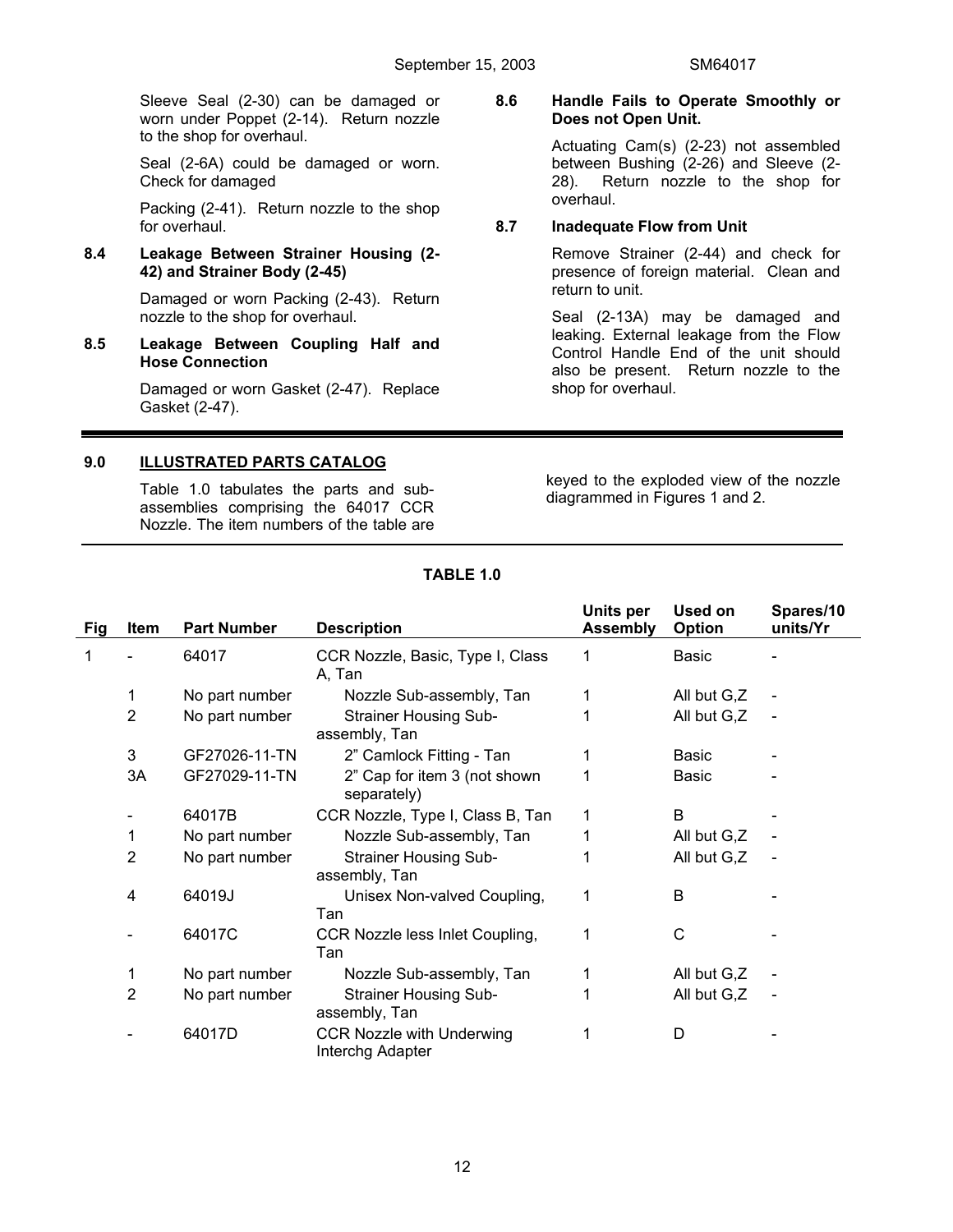| Fig | Item           | <b>Part Number</b> | <b>Description</b>                                      | Units per<br><b>Assembly</b> | <b>Used on</b><br>Option | Spares/10<br>units/Yr |
|-----|----------------|--------------------|---------------------------------------------------------|------------------------------|--------------------------|-----------------------|
|     | 1              | No part number     | Nozzle Sub-assembly, Tan                                | 1                            | All but<br>G,Z           |                       |
|     | 6              | 44698              | Interchange Adapter                                     | 1                            | D                        |                       |
|     | 7              | 44373-100          | <b>Screen Assembly</b>                                  | 1                            | D                        |                       |
|     | 8              | 28092-100          | Screen, 100-mesh                                        | 1                            | D                        |                       |
|     | 9              | 208091             | Retainer                                                | 1                            | D                        |                       |
|     |                | 64017E             | <b>CCR Nozzle with Valved Unisex</b><br>Coupling        | 1                            | E                        |                       |
|     | 1              | No part number     | Nozzle Sub-assembly, Tan                                | 1                            | All but<br>G,Z           |                       |
|     | $\overline{2}$ | No part number     | <b>Strainer Housing Sub-</b><br>assembly, Tan           | 1                            | All but<br>G,Z           |                       |
|     | 10             | 64020J             | 2" Unisex Valved Coupling,<br>Tan                       | 1                            | E                        |                       |
|     | 10A            | 64031CN            | 3" Unisex Valved Coupling,<br>Tan                       | 1                            | F                        |                       |
|     |                | 64017G             | CCR Nozzle, Basic, Type I, Class<br>A, Green            | 1                            | G                        |                       |
|     | 1              | No part number     | Nozzle Sub-assembly, Green                              | 1                            | G                        |                       |
|     | $\overline{2}$ | No part number     | <b>Strainer Housing Sub-</b><br>assembly, Green         | 1                            | G                        |                       |
|     | 3              | GF27026-11-GN      | 2" Camlock Fitting - Green                              | 1                            | G                        |                       |
|     | 3A             | GF27029-11-GN      | 2" Cap for item 3 (not shown<br>separately)             | 1                            | <b>Basic</b>             |                       |
|     |                | 64017BG            | CCR Nozzle, Type I, Class B,<br>Green                   | 1                            | <b>BG</b>                |                       |
|     | 1              | No part number     | Nozzle Sub-assembly, Green                              | 1                            | BG                       |                       |
|     | $\overline{2}$ | No part number     | <b>Strainer Housing Sub-</b><br>assembly, Green         | 1                            | BG                       |                       |
|     | 4              | 64019JV            | Unisex Non-valved Coupling,<br>Green                    | 1                            | BG                       |                       |
|     |                | 64017EG            | <b>CCR Nozzle with Valved Unisex</b><br>Coupling, Green | 1                            | EG                       |                       |
|     | 1              | No part number     | Nozzle Sub-assembly, Green                              | 1                            | EG                       |                       |
|     | $\overline{2}$ | No part number     | <b>Strainer Housing Sub-</b><br>assembly, Green         | 1                            | EG                       |                       |
|     | 10             | 64020JV            | 2" Unisex Coupling, Green                               | 1                            | EG                       |                       |
|     | 10A            | 64031CNV           | 3" Unisex Coupling, Green                               | 1                            | FG                       |                       |
|     |                | 64017Z             | CCR Nozzle for Arctic Service,<br>Green                 | 1                            | Ζ                        |                       |
|     | 1              | No part number     | Nozzle Sub-assembly, Green                              | 1                            | G,Z                      |                       |
|     | $\overline{2}$ | No part number     | <b>Strainer Housing Sub-</b><br>assembly, Green         | 1                            | G,Z                      |                       |
|     | 3              | GF27026-11-GN      | 2" Camlock Fitting - Green                              | 1                            | G.Z                      |                       |
|     | 3A             | GF27029-11-GN      | 2" Cap for item 3 (not shown<br>separately)             | 1                            | <b>Basic</b>             |                       |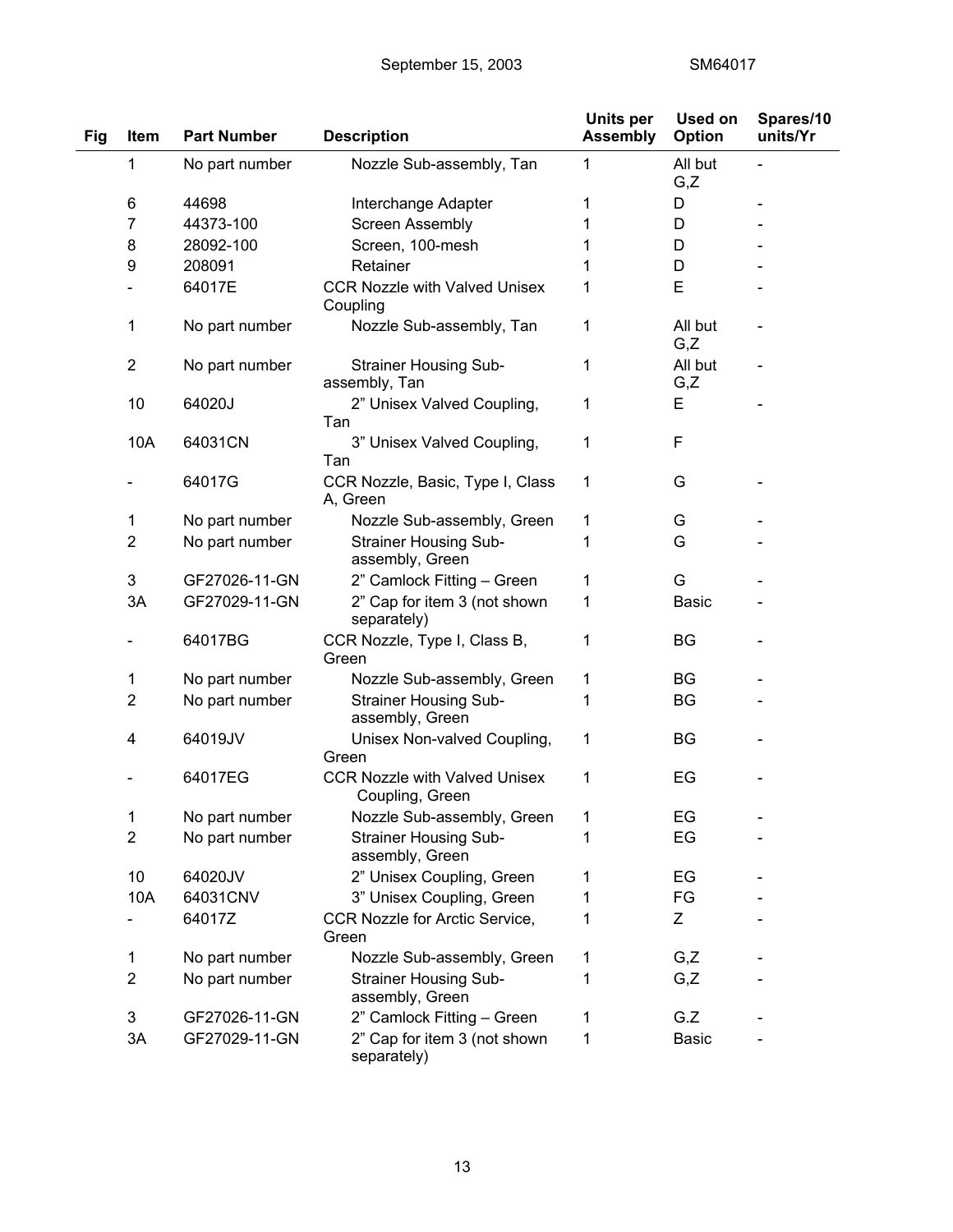| Fig            | Item                    | <b>Part Number</b> | <b>Description</b>                                                                                                                                                                                                                                                                                                         | <b>Units per</b><br><b>Assembly</b> | Used on<br>Option | Spares/10<br>units/Yr |
|----------------|-------------------------|--------------------|----------------------------------------------------------------------------------------------------------------------------------------------------------------------------------------------------------------------------------------------------------------------------------------------------------------------------|-------------------------------------|-------------------|-----------------------|
| $\overline{2}$ | 1                       | 47028              | Bonding cable Assembly                                                                                                                                                                                                                                                                                                     | 1                                   | All               |                       |
|                | $\overline{\mathbf{c}}$ | GF16998-42         | <b>Screw</b>                                                                                                                                                                                                                                                                                                               |                                     | All               |                       |
|                | 3                       | 47029              | <b>Clip Cable Assembly</b>                                                                                                                                                                                                                                                                                                 | 1                                   | All               |                       |
|                | 4                       | 47030              | Plug Cable Assembly                                                                                                                                                                                                                                                                                                        | 1                                   | All               |                       |
|                | 5                       | 47025-1            | Dust Cap Assembly, Tan                                                                                                                                                                                                                                                                                                     | 1                                   | All but G,<br>Ζ   |                       |
|                |                         | 47025-2            | Dust Cap Assembly, Green                                                                                                                                                                                                                                                                                                   | 1                                   | G, Z              |                       |
|                | 6                       | 201201-134         | Seal (On nozzles serial number 7757<br>and lower use an additional item 6A<br>in the wide groove. On serial number<br>7758 and subsequent where the<br>Body item 34 has a narrow groove<br>use only item 6). (If the Body (34) is<br>replaced with the narrow groove use<br>only Seal (6) regardless of serial<br>number). | 1                                   | All but Z         | 10                    |
|                |                         | M25988/1-134       | O-Ring                                                                                                                                                                                                                                                                                                                     | 1                                   | Z                 | 10                    |
|                | 6A                      | 220778             | Ring, Backup (see note under 6<br>above).                                                                                                                                                                                                                                                                                  | 1                                   | All               | 10                    |
|                | 6B                      | 220779             | Seal, Teflon                                                                                                                                                                                                                                                                                                               | 1                                   | All               | 10                    |
|                | $\overline{7}$          | LP51958-64         | <b>Screw</b>                                                                                                                                                                                                                                                                                                               | 1                                   | All               |                       |
|                | 8                       | LP51958-64         | Screw                                                                                                                                                                                                                                                                                                                      | 4                                   | All               |                       |
|                | 9                       | 220086-1           | End Cover, Tan                                                                                                                                                                                                                                                                                                             | 1                                   | All but G,<br>Ζ   |                       |
|                |                         | 220086-2           | End Cover, Green                                                                                                                                                                                                                                                                                                           | 1                                   | G,Z               |                       |
|                | 10                      | 220111             | Lock Pin                                                                                                                                                                                                                                                                                                                   | 1                                   | All               |                       |
|                | 11                      | 220097             | <b>Reducer Spring Retainer</b>                                                                                                                                                                                                                                                                                             | 1                                   | All               |                       |
|                | 12                      | 220113             | Spring                                                                                                                                                                                                                                                                                                                     | 1                                   | All               |                       |
|                | 13                      | 220768             | Piston                                                                                                                                                                                                                                                                                                                     | 1                                   | All               |                       |
|                | 13A                     | 221567             | Seal                                                                                                                                                                                                                                                                                                                       | 1                                   | All               | 10                    |
|                | 13B                     | 220777             | Nut                                                                                                                                                                                                                                                                                                                        | 1                                   | All               |                       |
|                | 14                      | 220088             | Poppet                                                                                                                                                                                                                                                                                                                     | 1                                   | All               |                       |
|                | 15                      | 220078-1           | Housing, Tan                                                                                                                                                                                                                                                                                                               | 1                                   | All but G,<br>Ζ   |                       |
| $\overline{2}$ | 15                      | 220078-2           | Housing, Green                                                                                                                                                                                                                                                                                                             | 1                                   | G,Z               |                       |
|                | 16                      | LP51958-64         | <b>Screw</b>                                                                                                                                                                                                                                                                                                               | 4                                   | All               |                       |
|                | 17                      | 220095-1           | Handle, Tan                                                                                                                                                                                                                                                                                                                | 1                                   | All but G,<br>Ζ   |                       |
|                |                         | 220095-2           | Handle, Green                                                                                                                                                                                                                                                                                                              | 1                                   | G, Z              |                       |
|                | 18                      | LP51957-108        | <b>Screw</b>                                                                                                                                                                                                                                                                                                               | $\overline{2}$                      | All               |                       |
|                | 19                      | 5710-179-60        | Washer                                                                                                                                                                                                                                                                                                                     | 4                                   | All               |                       |
|                | 20                      | 220101             | <b>Bushing</b>                                                                                                                                                                                                                                                                                                             | $\mathbf{2}$                        | All               | 20                    |
|                | 21                      | 220090-1           | Side Plate Handle, Tan                                                                                                                                                                                                                                                                                                     | $\boldsymbol{2}$                    | All but G,<br>Ζ   |                       |
|                |                         | 220090-2           | Side Plate Handle, Green                                                                                                                                                                                                                                                                                                   | $\overline{\mathbf{c}}$             | G,Z               |                       |
|                | 22                      | GF16998-42L        | <b>Screw</b>                                                                                                                                                                                                                                                                                                               | $\overline{\mathbf{c}}$             | All               |                       |
|                | 23                      | 220109             | <b>Actuating Cam</b>                                                                                                                                                                                                                                                                                                       | $\overline{c}$                      | All               |                       |
|                | 24                      | 220202             | Valve Latch Actuator                                                                                                                                                                                                                                                                                                       | 1                                   | All               |                       |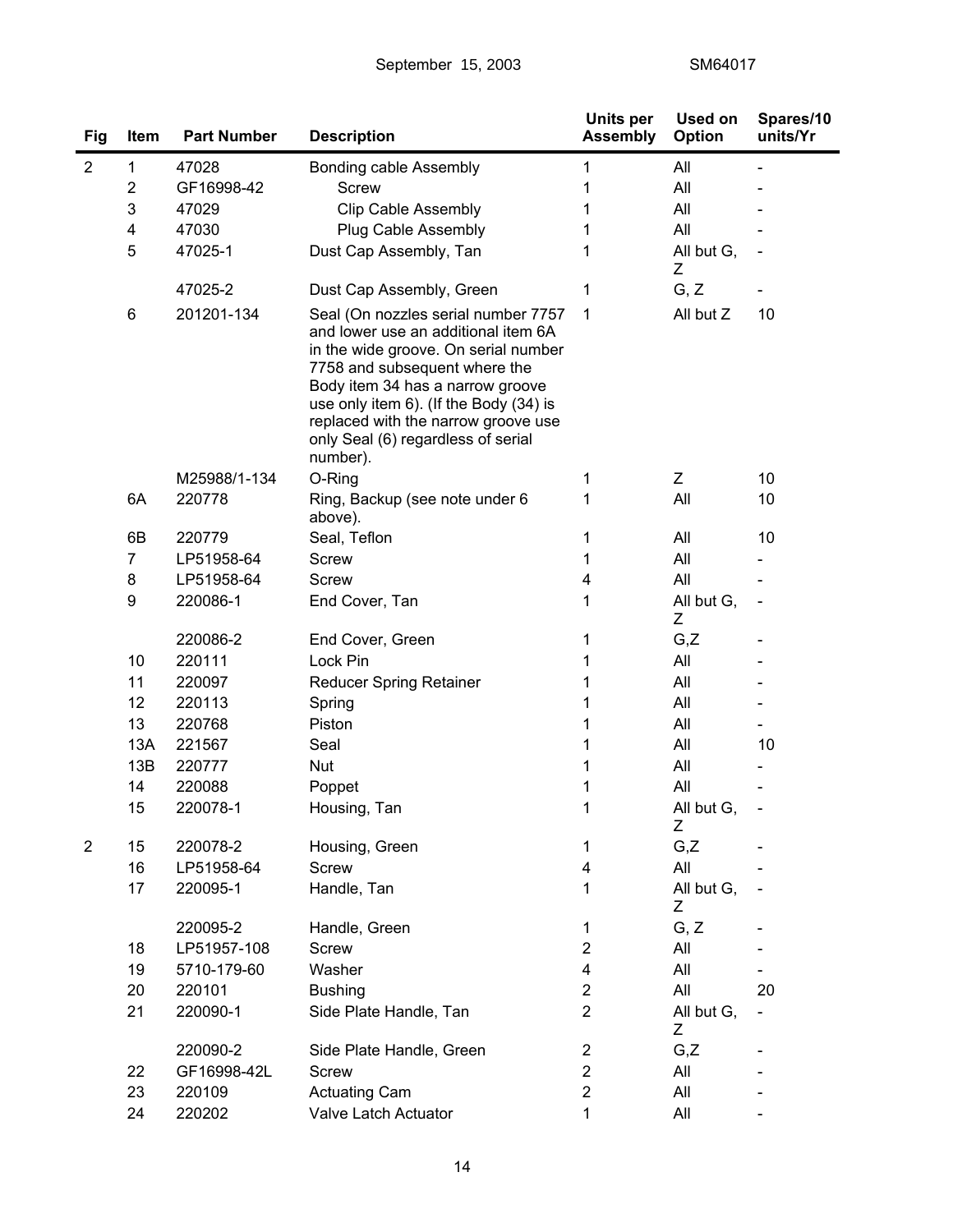September 15, 2003 SM64017

| Fig | <b>Item</b> | <b>Part Number</b> | <b>Description</b>                            | Units per<br><b>Assembly</b> | <b>Used on</b><br><b>Option</b> | Spares/10<br>units/Yr        |
|-----|-------------|--------------------|-----------------------------------------------|------------------------------|---------------------------------|------------------------------|
|     | 25          | C0180-026-1000S    | Spring                                        | 1                            | All                             | $\overline{\phantom{a}}$     |
|     | 26          | 220769             | <b>Bushing</b>                                | 1                            | All                             | 5                            |
|     | 26A         | GF16997-20L        | <b>Screw</b>                                  | 4                            | All                             |                              |
|     | 27          | GF16997-21L        | <b>Screw</b>                                  | 6                            | All                             |                              |
|     | 28          | 220767             | Sleeve                                        | 1                            | All                             | 5                            |
|     | 28A         | MS29513-125        | $O$ -ring                                     | 1                            | All                             | 10                           |
|     | 29          | 220160             | Position Indicator                            | 1                            | All                             |                              |
|     | 30          | 220083-1           | Sleeve Seal                                   | 1                            | All but Z                       | 10                           |
|     |             | 220083-2           | Sleeve Seal, Arctic                           | 1                            | Ζ                               | 10                           |
|     | 31          | 220112             | Spring                                        | 1                            | All                             |                              |
|     | 32          | 220081-1           | Collar, Tan                                   | 1                            | All but G,<br>Ζ                 | $\overline{\phantom{0}}$     |
|     |             | 220081-2           | Collar, Green                                 | 1                            | G, Z                            | 1                            |
|     | 33          | 220104             | <b>Stayback Detent</b>                        | 3                            | All                             |                              |
|     | 34          | 220080             | Body                                          | 1                            | All                             |                              |
|     | 35          | 220100             | Lug Wire                                      | 1                            | All                             |                              |
|     | 36          | 220093             | Locking Lug                                   | 9                            | All                             |                              |
|     | 37          | 220099             | Lug Retainer Ring                             | 1                            | All                             |                              |
|     | 38          | 220103             | Spring                                        | 1                            | All                             |                              |
|     | 39          | 220096             | Spring Retainer Ring                          | 1                            | All                             |                              |
|     | 40          | 220114             | Spring                                        | 1                            | All                             |                              |
|     | 41          | MS29513-136        | Packing                                       | 1                            | All                             | 10                           |
|     | 42          | 220120-1           | Strainer Housing, Tan                         | 1                            | All but G,<br>Z                 | $\qquad \qquad \blacksquare$ |
|     |             | 220120-2           | Strainer Housing, Green                       | 1                            | G, Z                            | $\overline{\phantom{0}}$     |
|     | 43          | MS29513-226        | Packing                                       | 1                            | All                             | 10                           |
|     | 44          | 220122-100         | <b>Strainer</b>                               | 1                            | All                             |                              |
|     | 45          | 220121-1           | Strainer Body, Tan                            | 1                            | All but G,<br>Z                 | $\qquad \qquad \blacksquare$ |
|     |             | 220121-2           | Strainer Body, Green                          | 1                            | G, Z                            |                              |
|     | 46          | GF27026-11-TN      | Coupling Assembly, Tan                        | 1                            | All but G,<br>Ζ                 |                              |
|     |             | GF27026-11-GR      | Coupling Assembly, Green                      | 1                            | G, Z                            | $\overline{\phantom{0}}$     |
|     | 47          | MS27030-6          | Gasket                                        | 1                            | All                             | 10                           |
|     |             | 220126-6           | Gasket, Arctic                                | 1                            | Z                               | 10                           |
|     | 48          | No part number     | Coupling Half, Tan (Not sold<br>separately)   | 1                            | All But G,<br>Ζ                 | $\blacksquare$               |
|     |             | No part number     | Coupling Half, Green (Not sold<br>separately) | 1                            | G, Z                            |                              |
|     | 49          | GF27029-11-TN      | Dust Plug, Tan                                | 1                            | All but G,<br>Z                 |                              |
|     |             | GF27029-11-GN      | Dust Plug, Green                              | 1                            | G,Z                             |                              |
|     | 50          | 220326             | Flow Guide                                    | 1                            | All                             |                              |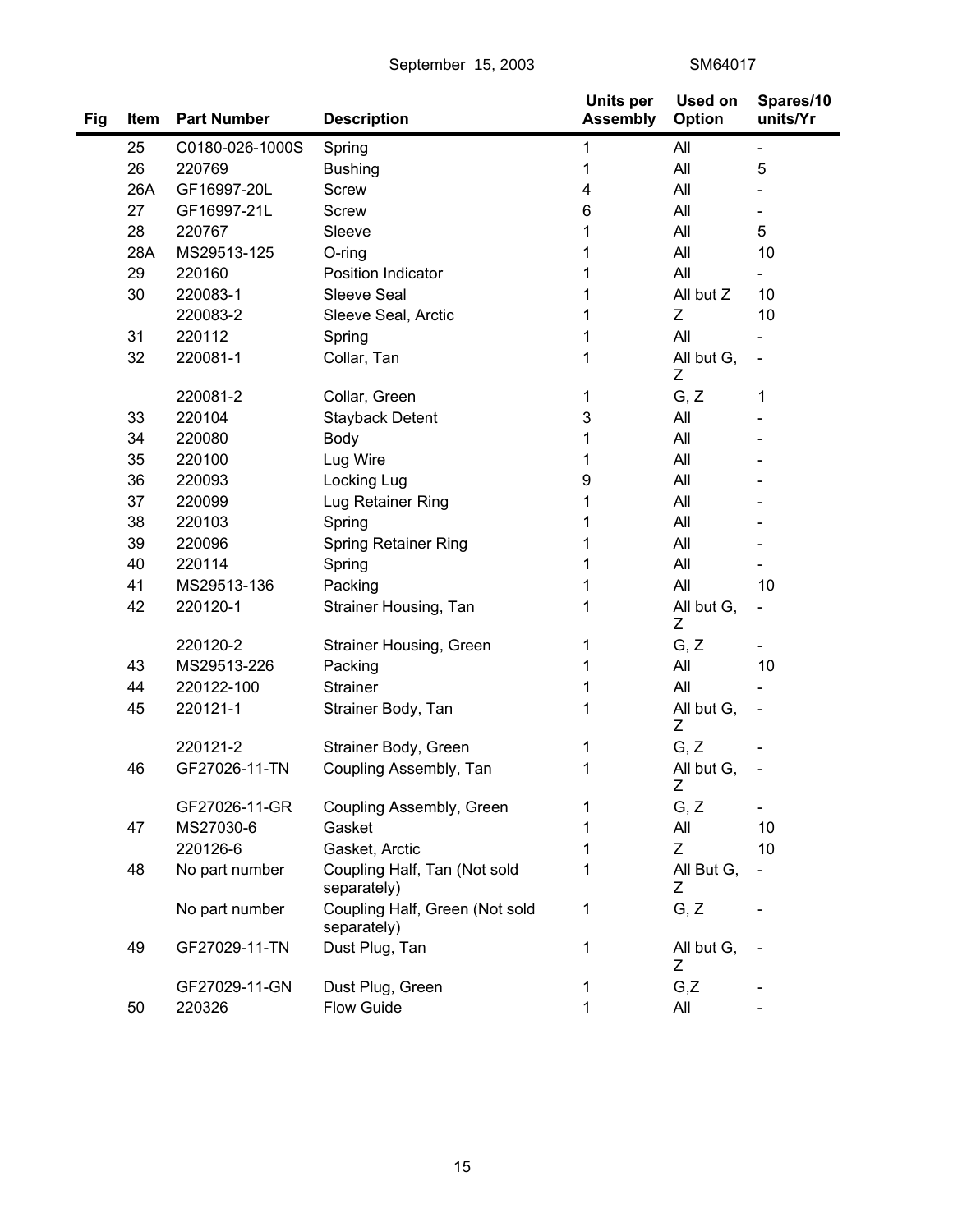| Fig | Item | <b>Part Number</b> | <b>Description</b>                                                                                                                                                                                                                                                                                                           |
|-----|------|--------------------|------------------------------------------------------------------------------------------------------------------------------------------------------------------------------------------------------------------------------------------------------------------------------------------------------------------------------|
|     |      | KD64017-1          | Special Tool Kit - contains all four special assembly/disassembly tools<br>needed as shown in Figure 3 of SM64017 to overhaul a basic unit with a<br>diaphragm assembly. (Note: Use -12 for nozzles with piston assembly).                                                                                                   |
|     |      | KD64017-2          | Kit of parts to upgrade Piston to piston assembly and changes main sleeve<br>seal to Teflon in basic 64017 Nozzle - contains items 6, 6A (2 included -<br>see notes under item 6 above), 6B, 11, 13, 13A, 13B, 20, 26, 26A, 28, 28A,<br>30, 41, 43 & 47 (normal temperature items only).                                     |
|     |      | KD64017-3          | Kit of parts to upgrade Piston to piston assembly and changes main sleeve<br>seal to Teflon in 64017Z Nozzle - contains items 6, 6A (2 included - see<br>notes under item 6 above), 6B, 11, 13, 13A, 13B, 20, 26A, 28, 28A, 30, 41,<br>43 & 47 (low temperature items only).                                                 |
|     |      | KD64017-4          | Kit of parts to upgrade Piston to piston assembly and changes main sleeve<br>seal to Teflon in 64017B Nozzle - contains appropriate items 6, 6A (2)<br>included – see notes under item 6 above), 6B, 13, 13A, 13B, 20, 26A, 28,<br>28A, 30, 41, & 43 plus soft goods to replace the parts in the unisex<br>coupling, 64019J. |
|     |      | KD64017-5          | Kit of parts to upgrade Diaphragm Assembly to piston assembly and<br>changes main sleeve seal to Teflon in 64017D Nozzle - contains items 6,<br>6A (2 included – see notes under item 6 above), 6B, 13, 13A, 13B, 20, 26,<br>26A, 28, 28A, 30, 41 & 43 plus 220709-232 Seal for the D option.                                |
|     |      | KD64017-6          | Kit of parts to upgrade diaphragm to piston assembly and changes main<br>sleeve seal to Teflon in 64017E Nozzle - contains items 6, 6A (2 included -<br>see notes under item 6 above), 6B, 11, 13, 13A, 13B, 20, 26, 26A, 28, 28A,<br>30, 41& 43 plus soft goods to replace the parts in the unisex coupling,<br>64020J.     |
|     |      | KD64017-7          | Kit of parts to replace the soft goods in the basic 64017 Nozzle that has<br>already been upgraded - contains items 6, 6A (2 included - see notes<br>under item 6 above), 6B, 13A, 20, 28A, 30, 41, 43 & 47 (normal<br>temperature items only).                                                                              |
|     |      | KD64017-8          | Kit of parts to replace the soft goods in the basic 64017Z Nozzle that has<br>already been upgraded - contains items 6, 6A (2 included – see notes<br>under item 6 above), 6B, 13A, 20, 28A, 30, 41, 43 & 47 (low temperature<br>items only).                                                                                |
|     |      | KD64017-9          | Kit of parts to replace the soft goods in the basic 64017 Nozzle that has<br>already been upgraded - contains items 6, 6A (2 included – see notes<br>under item 6 above), 6B, 13A, 20, 28A, 30, 41& 43 plus soft goods to<br>replace the parts in the unisex coupling, 64019J.                                               |
|     |      | KD64017-10         | Kit of parts to replace the soft goods in the basic 64017 Nozzle that has<br>already been upgraded - contains items 6, 6A (2 included – see notes<br>under item 6 above), 6B, 13A, 20, 28A, 30, 41 & 43 plus 220709-232 Seal.                                                                                                |
|     |      | KD64017-11         | Kit of parts to replace the soft goods in the basic 64017 Nozzle that has<br>already been upgraded - contains items 6, 6A (2 included - see notes<br>under item 6 above), 6B, 13A, 20, 28A, 30, 41 & 43 plus soft goods to<br>replace the parts in the unisex coupling, 64020J.                                              |
|     |      | KD64017-12         | Kit of 3 special tools to repair any 64017 Nozzle with the latest configuration<br>piston assembly. (See Figure 3 less the diaphragm tool).                                                                                                                                                                                  |
|     |      | KD64017-13         | Kit of parts for standard nozzles to replace obsolete 220094-1 Seal with<br>items $6 & 6A$ .                                                                                                                                                                                                                                 |
|     |      | KD64017-14         | Kit of parts for arctic nozzles 64017Z to replace obsolete 220094-1 Seal<br>with items 6 & 6A.                                                                                                                                                                                                                               |
|     |      | KD64017-15         | Kit to upgrade nozzles for use in extremely dusty environment. Includes<br>47484 & 47485.                                                                                                                                                                                                                                    |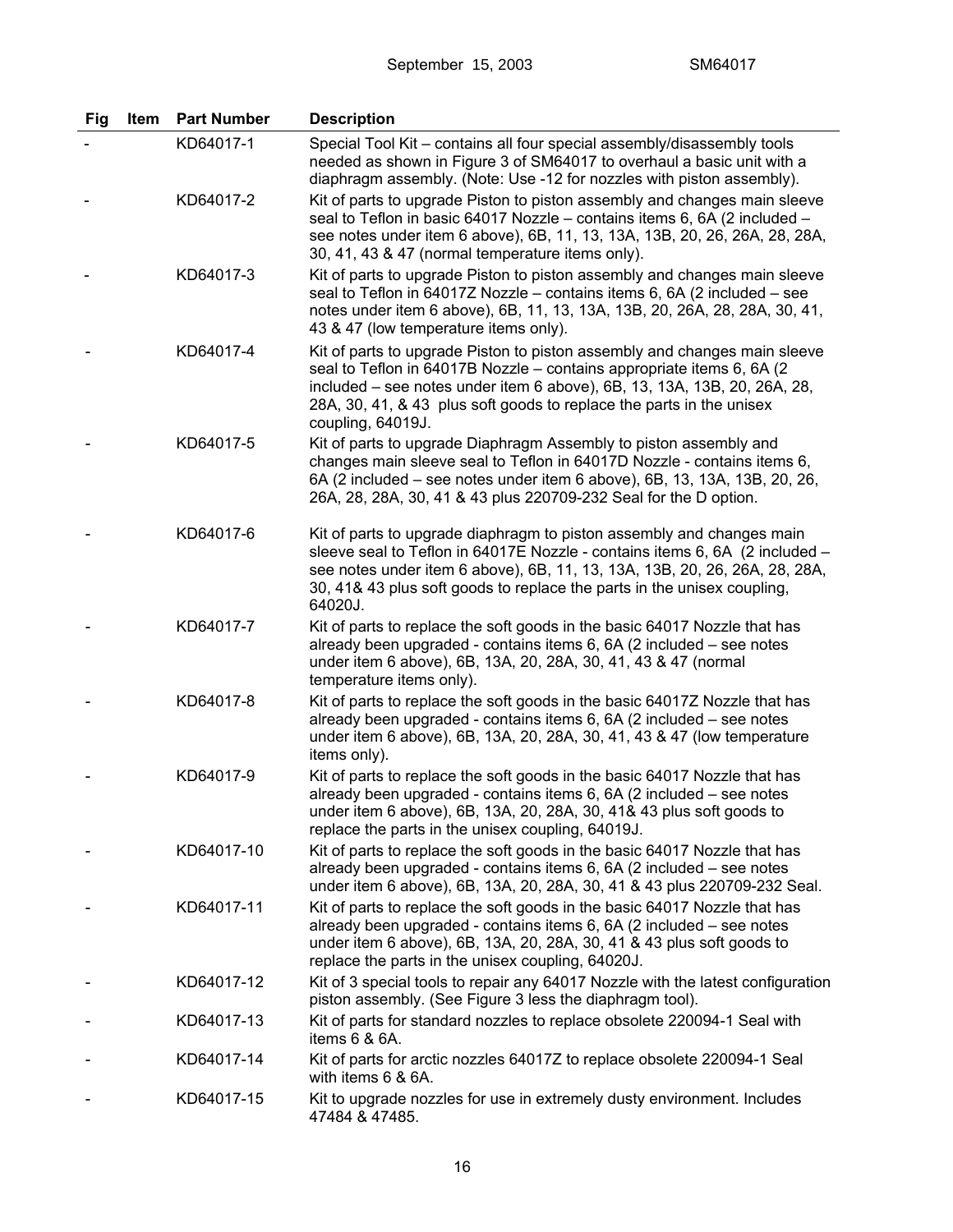Notes:

- 1. All part numbers beginning with "GF" are interchangeable with those beginning with either "AN" or "MS". If the "GF" is followed by three numbers, it is interchangeable with and "AN" part, otherwise it is interchangeable with an "MS" part of the same number.
- 2. Spare parts recommended are for a set of ten nozzles being overhauled at a frequency of once each year. The actual frequency of overhaul may be longer or shorted depending upon the number of refueling cycles used. This is intended as a guide only.
- 3. See SM64031 for kits required along with KD64017-7 to overhaul a 64017F,
- 4. The 47484 Piston Assembly includes items 13A, 13B; 26A & 29. Also includes replacement parts for items for items 13 (221501 Piston) & 26 (221502 Bushing) for nozzles modified to work in heavy dust conditions.
- 5. The 47485 Seal Sleeve Assembly includes replaces item 27 and includes replacements for item 28 (221500) & 28A (MS29513-028).
- 6. There currently is no option to offer this modification in a new nozzle. One can only modify an existing nozzle to obtain this option. If new nozzles of this type are desired, contact Carter for a change in the options.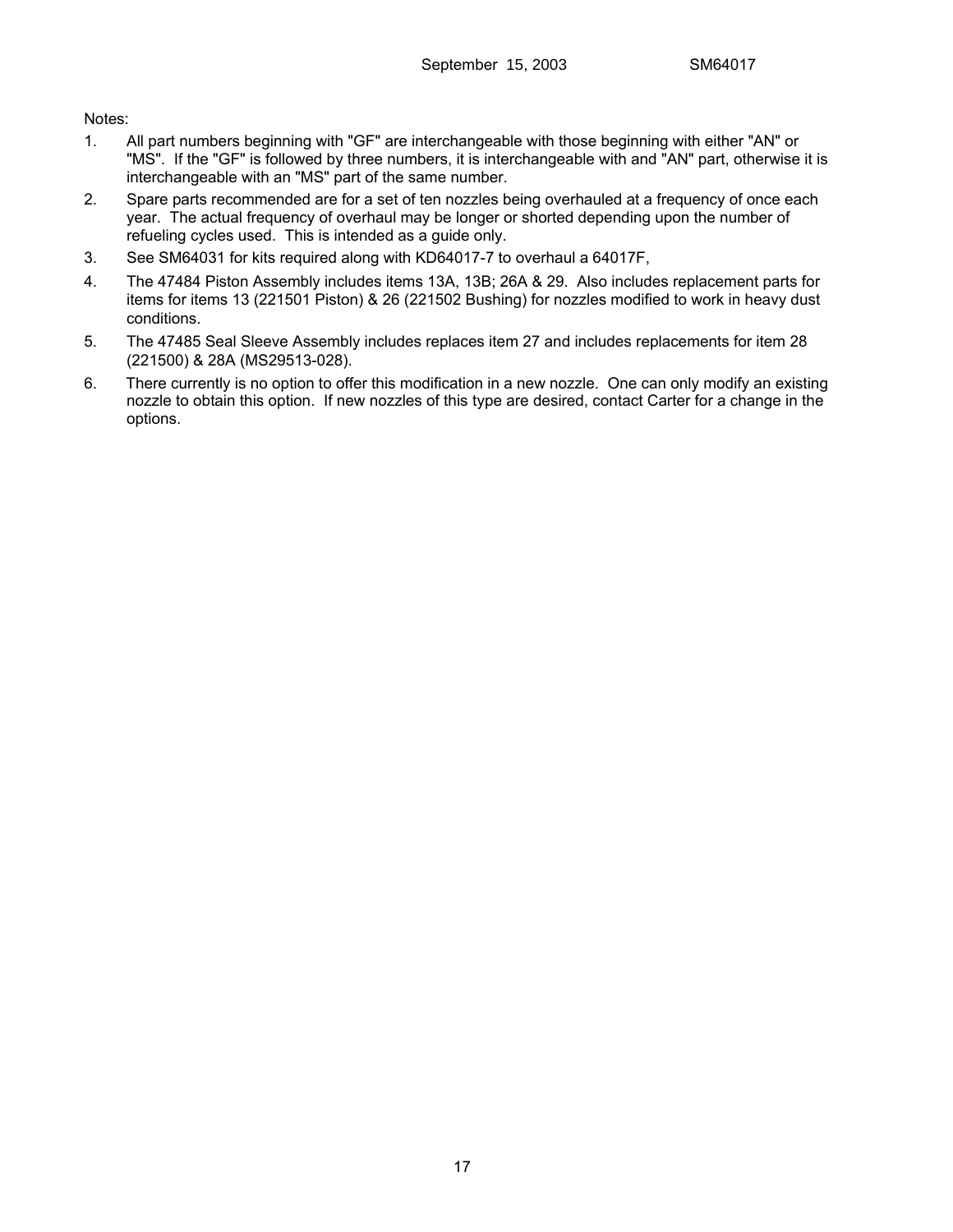

**FIGURE 1 - OPTIONS VIEW**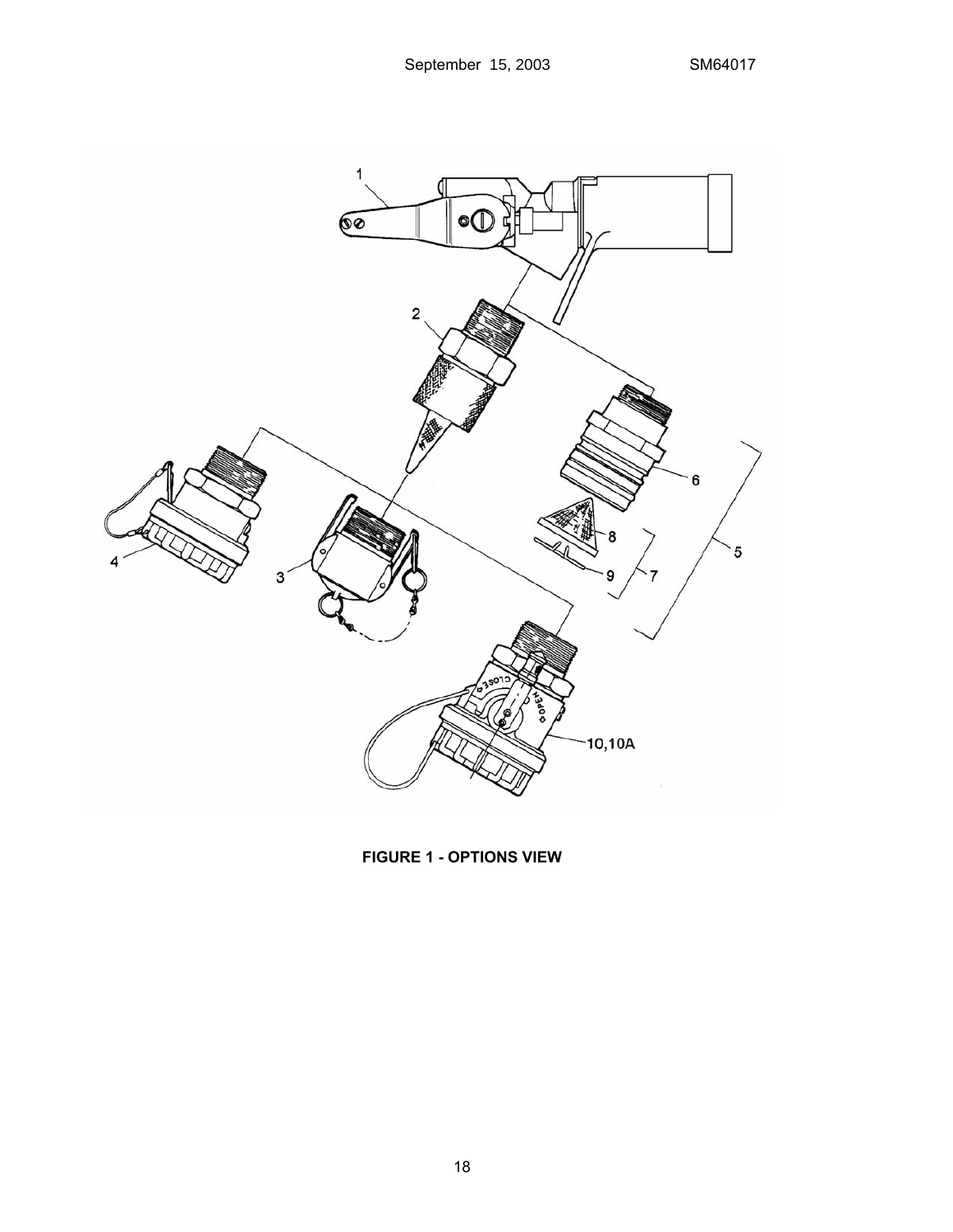

**FIGURE 2 - PARTS BREAKDOWN**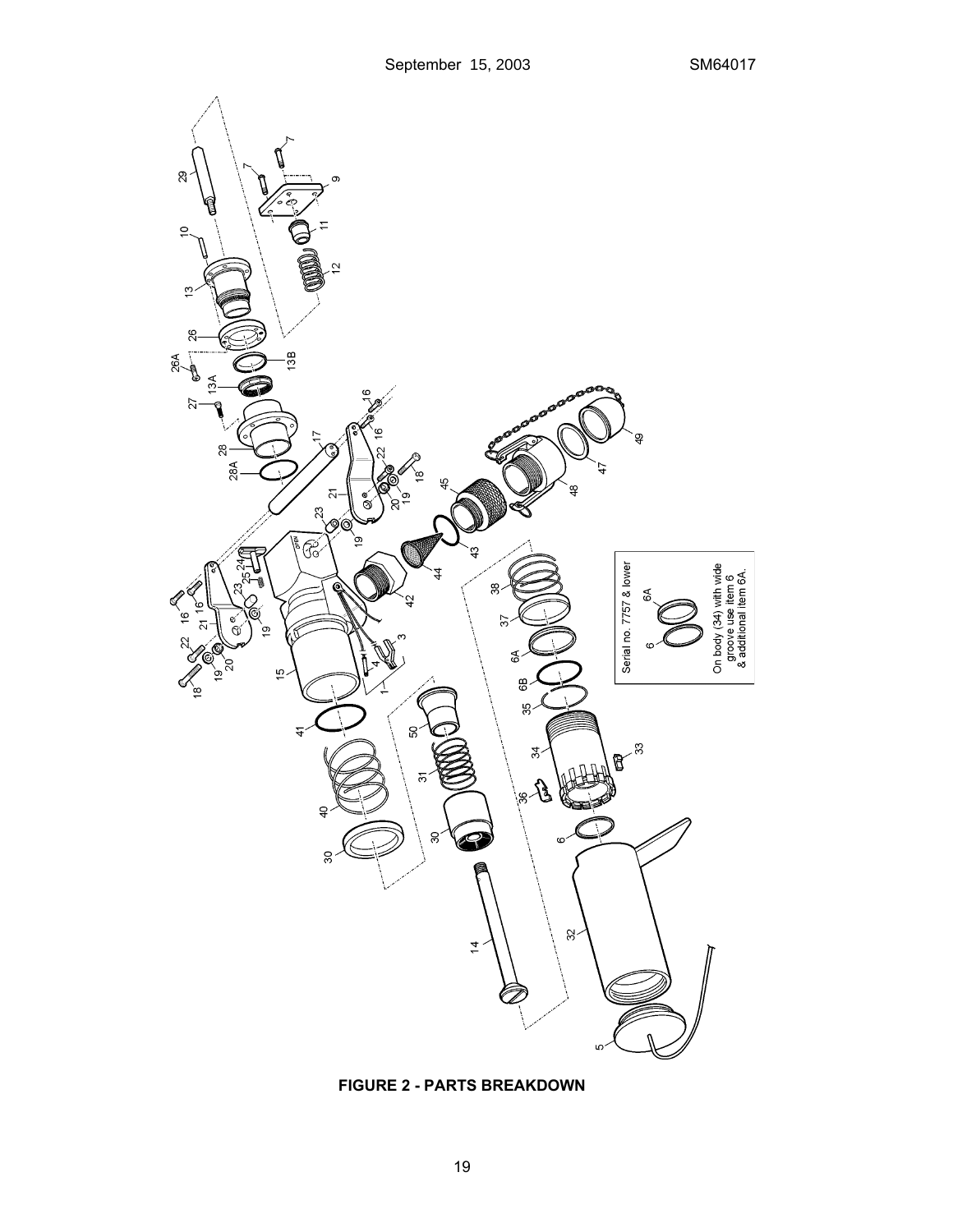

Notes:

- 1. Thin lip of Backup Ring (6B)I must face toward threaded end of Body (34).
- 2. Open end of Seal (6A) must face toward threaded end of Body (34). The
	- seal is pressure sensitive and if installed backwards leakage will occur.

# **FIGURE 2A - MAIN BODY SEAL INSTALLATION**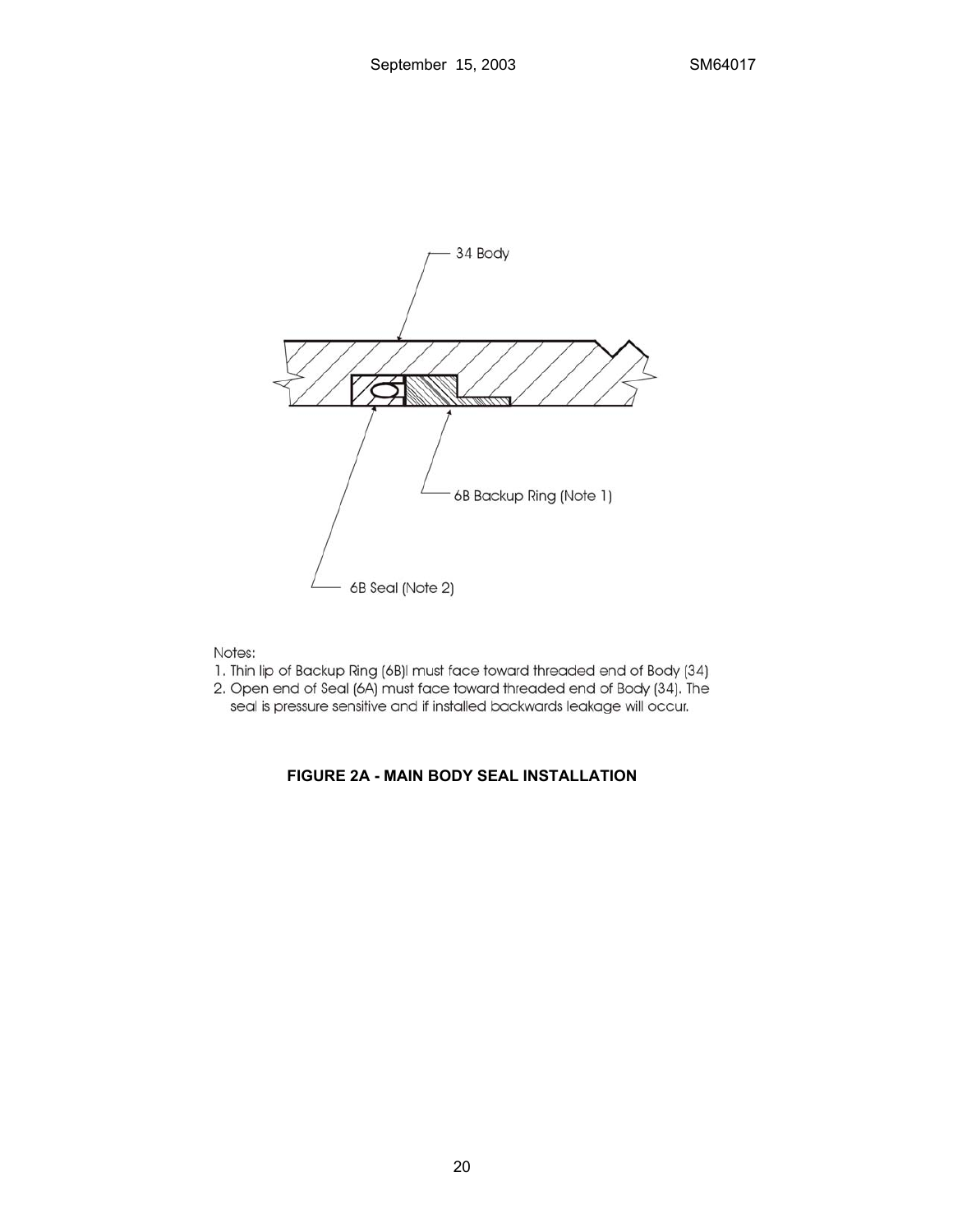



220282

220283



**FIGURE 3 - ASSEMBLY TOOLS**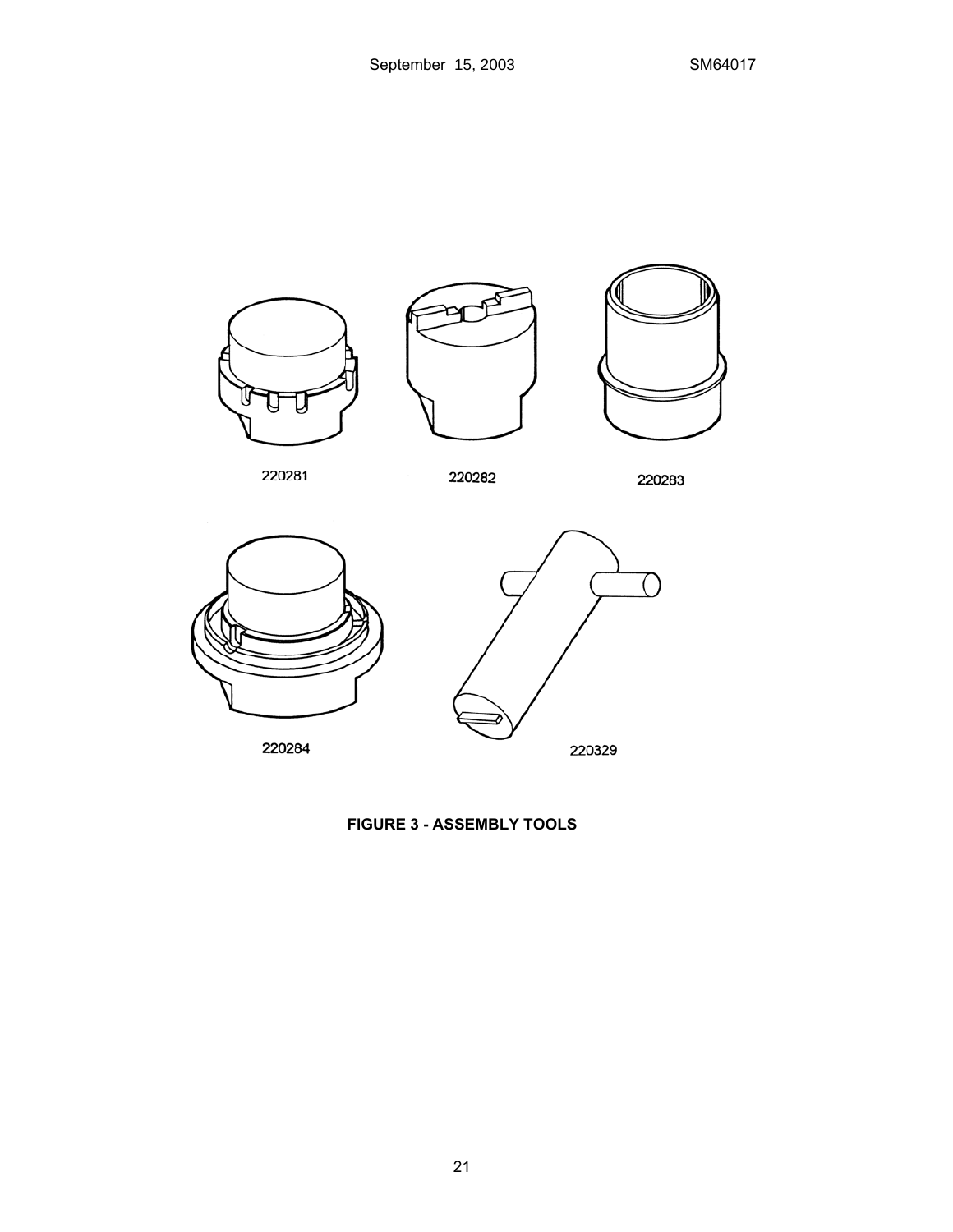

**FIGURE 4 - USE OF 220284 TOOL TO INSTALL STAY BACK DETENTS (33)**